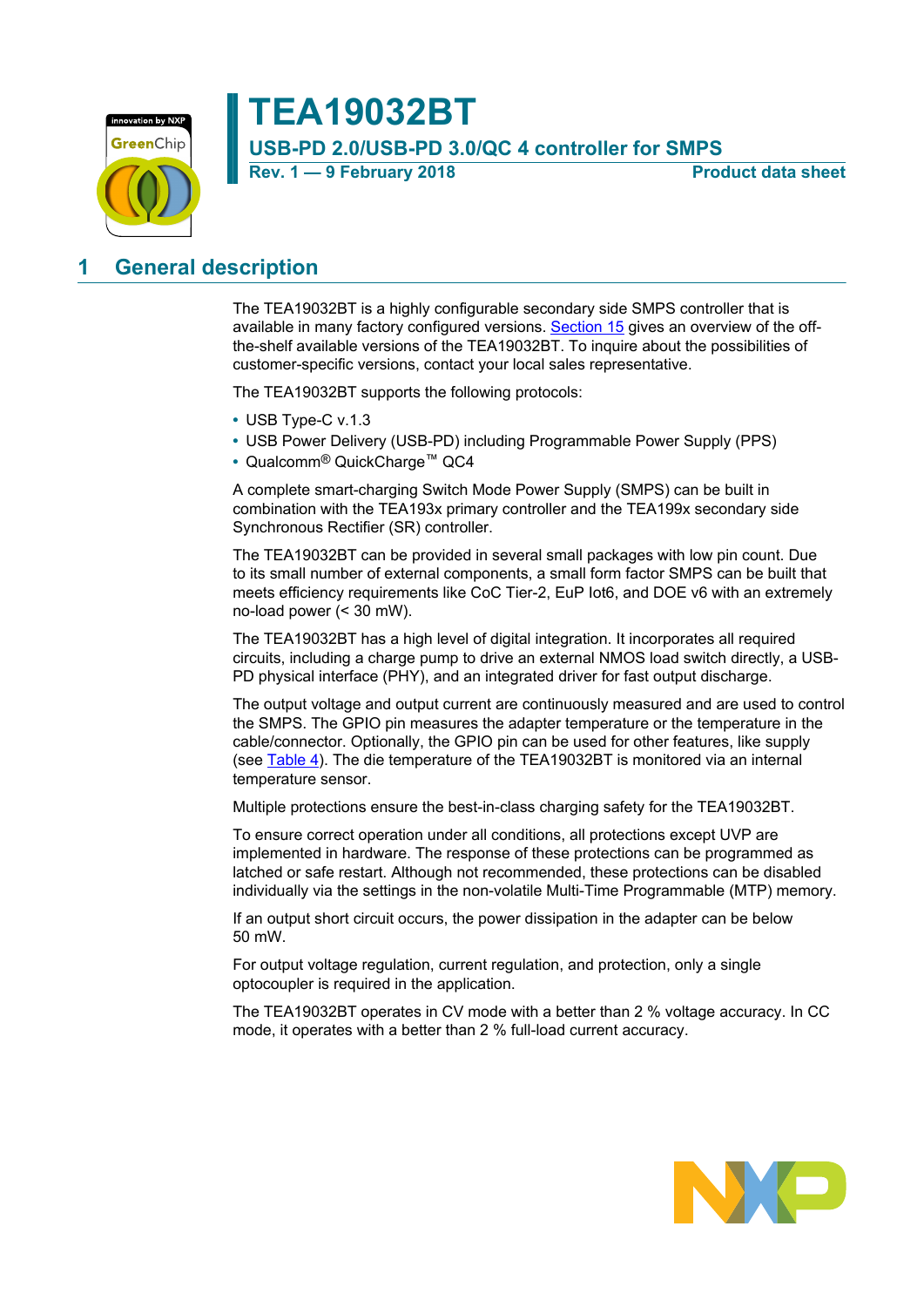#### **USB-PD 2.0/USB-PD 3.0/QC 4 controller for SMPS**

### <span id="page-1-0"></span>**2 Features and benefits**

### **2.1 General**

- <span id="page-1-1"></span>**•** Best-in-class fail-safe application for high-power adapters; gives complete protection against overload conditions in the load (e.g. phone)
- **•** Wide output voltage operating range (2.9 V to 21 V)
- **•** Ultra-high efficiency together with TEA193x QR/DCM controller and TEA199x SR controller
- **•** Very low no-load power (< 30 mW for the complete system solution)
- **•** High power density
- **•** Dedicated SW pin to drive external NMOS directly
- **•** Constant Voltage (CV) and Constant Current (CC) control (programmable level)
- **•** Precise voltage and current control with low minimum step size (voltage 12-bit DAC, current 10-bit DAC)
- **•** Continuous measurement of output voltage and output current with a better than 2 % accuracy
- **•** Low-cost SO10 package (suitable for reflow soldering and wave soldering)
- **•** Low-cost Bill Of Materials (BOM; ≈15 external components)
- **•** Embedded MCU (with ROM, RAM, and MTP memory)
- **•** Discharge pin for fast output voltage ramp down
- **•** Built-in series regulator and programmable cable compensation
- **•** Non-volatile MTP memory for storage of system configuration parameters

### **2.2 Protocol support**

- <span id="page-1-2"></span>**•** USB Type-C v.1.3
- **•** USB Power Delivery (USB-PD) 2.0 and 3.0 including Programmable Power Supply (PPS)
- **•** Qualcomm® QuickCharge™ QC4 protocol
- **•** Unstructured Vendor Defined Messages (VDMs), which can be used for MTP programming, e.g. to get Vendor IDs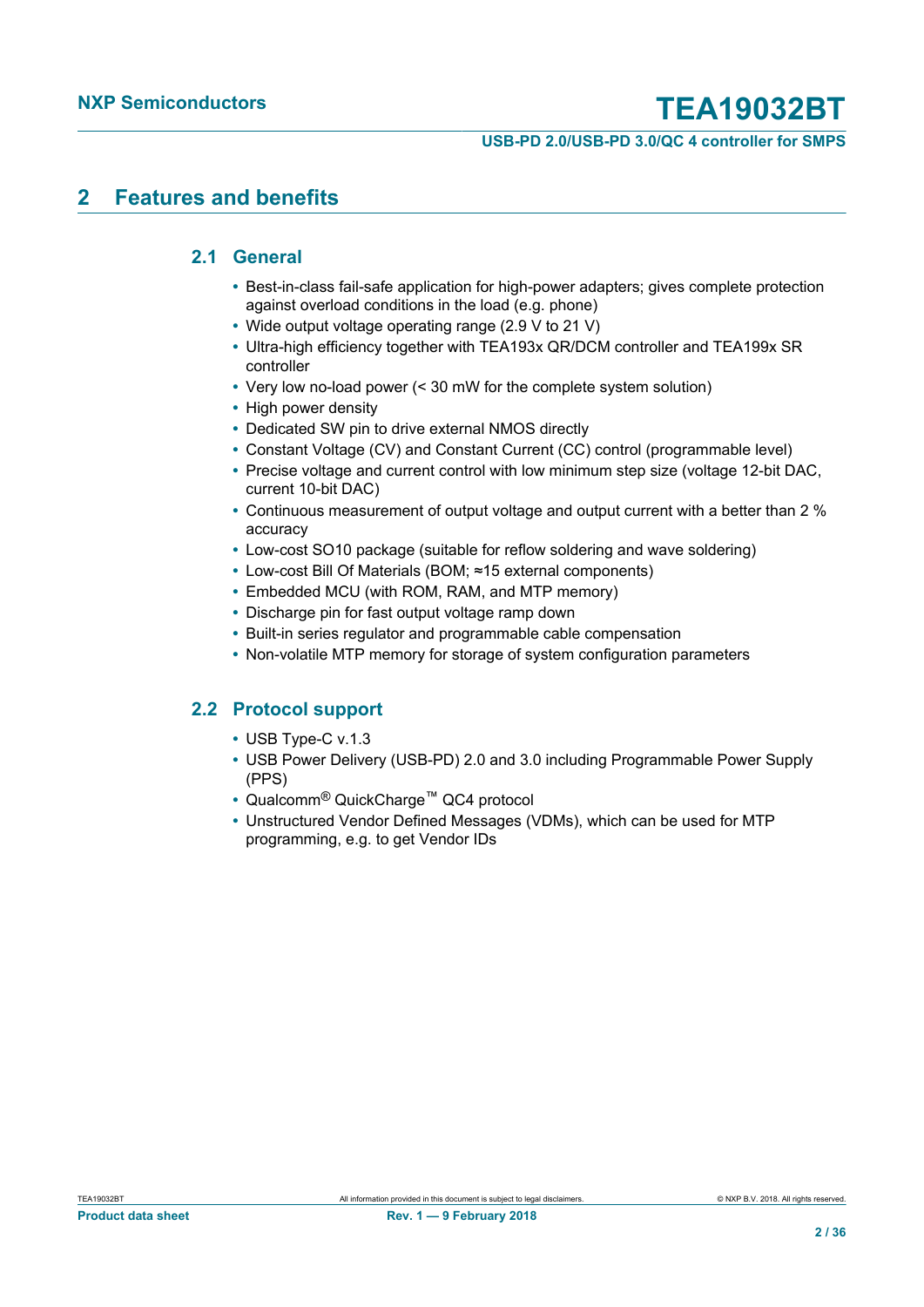**USB-PD 2.0/USB-PD 3.0/QC 4 controller for SMPS**

#### **2.3 Protections**

- <span id="page-2-0"></span>**•** OverTemperature Protection (OTP): one internal and one external
- **•** Adaptive OverVoltage Protection (OVP)
- **•** Adaptive UnderVoltage Protection (UVP)
- **•** OverCurrent Protection (OCP)
- **•** UnderVoltage LockOut (UVLO) protection
- **•** Output Short Protection (OSP)
- **•** Open-SUpply Protection (OSUP)
- **•** Overvoltage protection at the CC1 and CC2 pins
- **•** Soft short protection at the CC1 and CC2 pins
- **•** Soft short protection at the output

To ensure safe operation, the TEA19032BT switches off the load during fault conditions.

### <span id="page-2-1"></span>**3 Applications**

- **•** USB chargers for smart phones and tablets supporting the Qualcomm® QuickCharge™ QC4 protocol
- **•** USB-PD 3.0, type C 1.3 chargers with optional VDM support for smartphones and tablets

### <span id="page-2-2"></span>**4 Ordering information**

#### **Table 1. Ordering information**

| <b>Type number</b> | <b>Package</b>   |                                                             |                |  |  |  |  |
|--------------------|------------------|-------------------------------------------------------------|----------------|--|--|--|--|
|                    | <b>Name</b>      | <b>Description</b>                                          | <b>Version</b> |  |  |  |  |
| 'TEA19032BAAT/1    | SO <sub>10</sub> | plastic small outline package; 10 leads; body width: 3.9 mm | SOT1437-1      |  |  |  |  |

### <span id="page-2-3"></span>**5 Marking**

| <b>Table 2. Marking</b> |                     |
|-------------------------|---------------------|
| <b>Type number</b>      | <b>Marking code</b> |
| TEA19032BAAT            | A19032BAA           |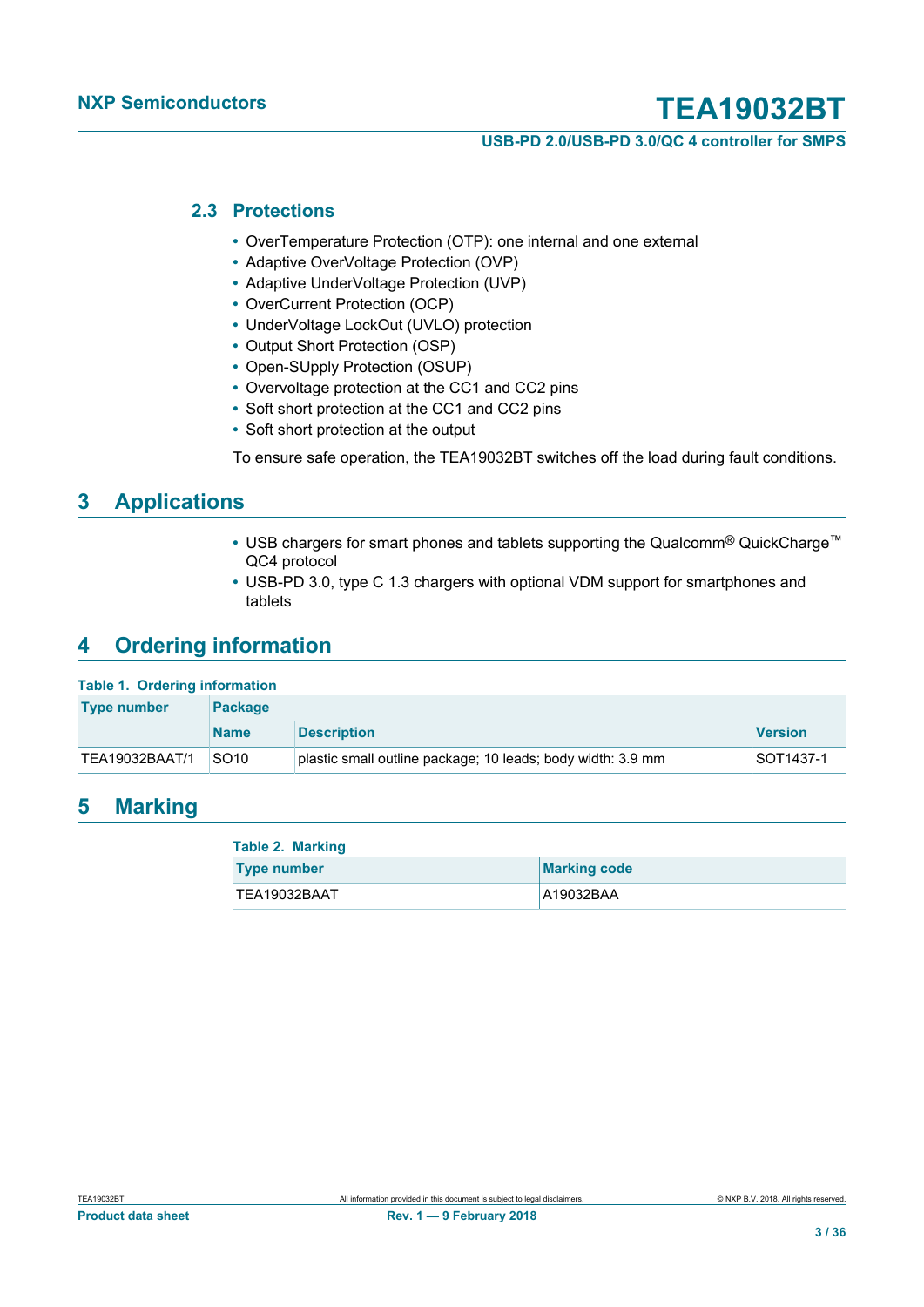**USB-PD 2.0/USB-PD 3.0/QC 4 controller for SMPS**

### <span id="page-3-0"></span>**6 Block diagram**

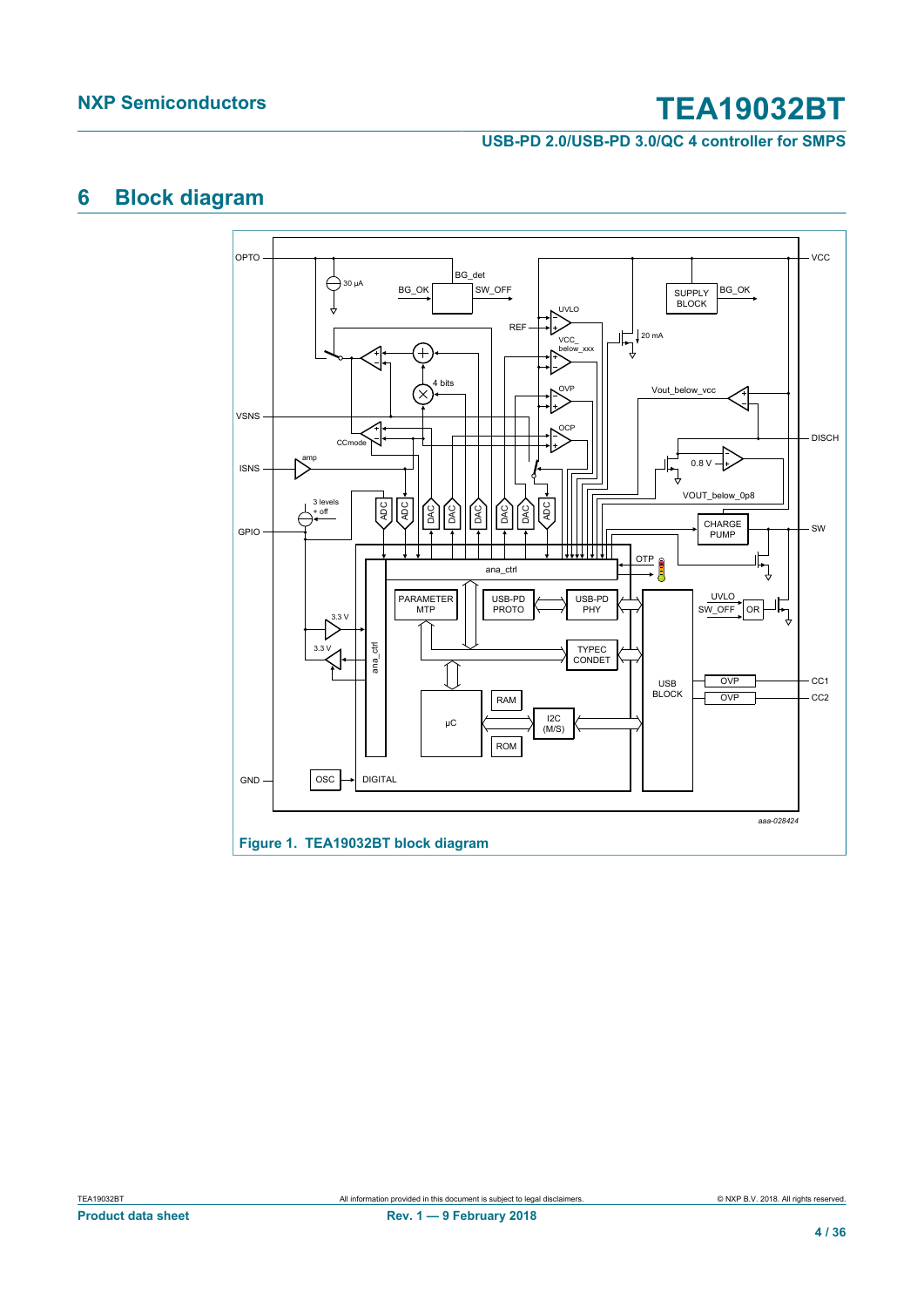**USB-PD 2.0/USB-PD 3.0/QC 4 controller for SMPS**

### <span id="page-4-0"></span>**7 Pinning information**

### <span id="page-4-1"></span>**7.1 Pinning**



### **7.2 Pin description**

<span id="page-4-2"></span>

| <b>Table 3. Pin description</b> |            |                                                    |  |  |  |  |
|---------------------------------|------------|----------------------------------------------------|--|--|--|--|
| <b>Symbol</b>                   | <b>Pin</b> | <b>Description</b>                                 |  |  |  |  |
| <b>VCC</b>                      |            | supply voltage                                     |  |  |  |  |
| OPTO                            | 2          | OPTO driver                                        |  |  |  |  |
| <b>GPIO</b>                     | 3          | general purpose input/output                       |  |  |  |  |
| <b>ISNS</b>                     | 4          | current sense input                                |  |  |  |  |
| <b>VSNS</b>                     | 5          | voltage sense input                                |  |  |  |  |
| CC <sub>2</sub>                 | 6          | type C CC2 line detection and USB-PD communication |  |  |  |  |
| CC <sub>1</sub>                 | 7          | type C CC1 line detection and USB-PD communication |  |  |  |  |
| <b>DISCH</b>                    | 8          | fast discharge sink                                |  |  |  |  |
| <b>GND</b>                      | 9          | ground                                             |  |  |  |  |
| <b>SW</b>                       | 10         | NMOS gate drive output                             |  |  |  |  |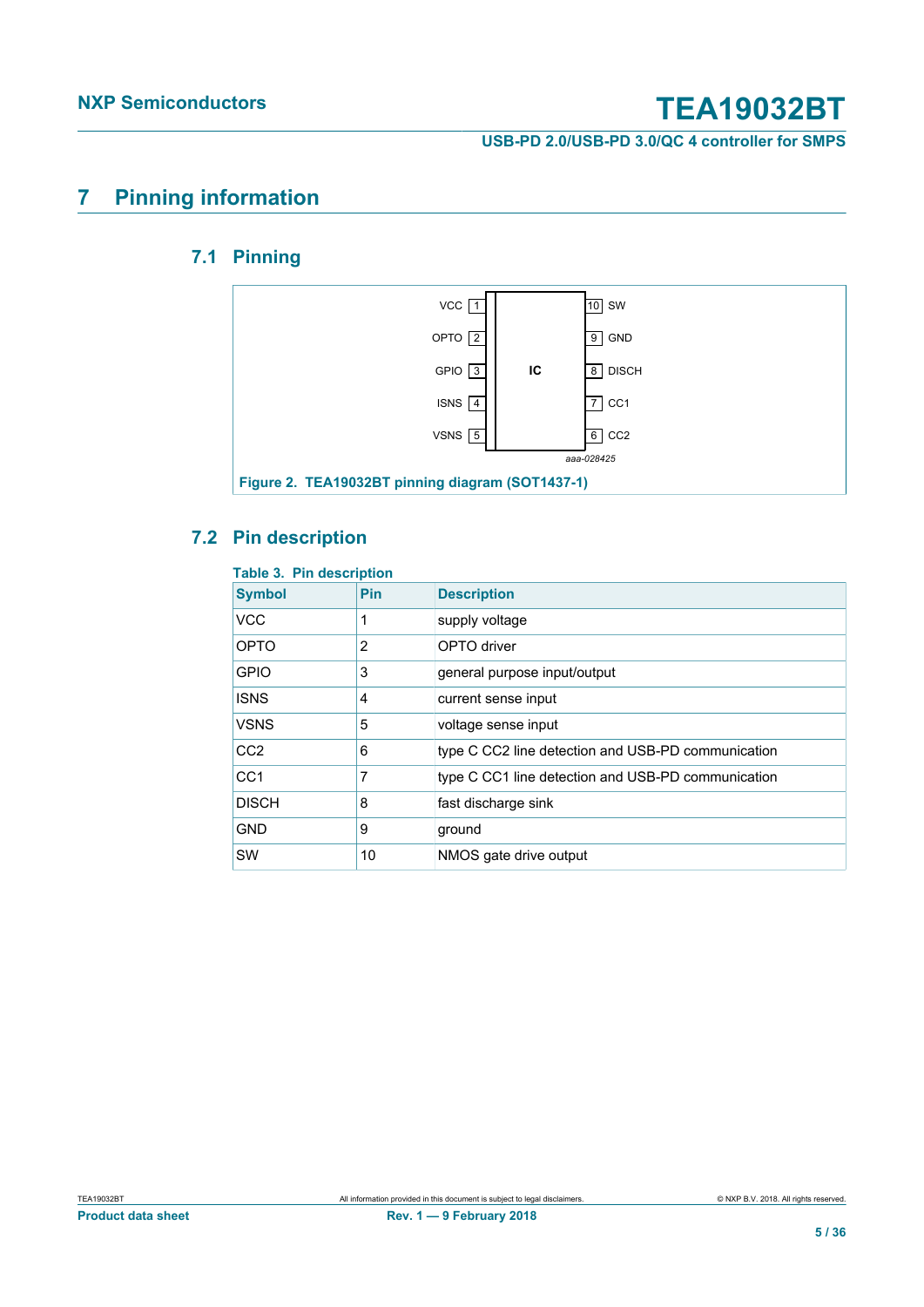#### **USB-PD 2.0/USB-PD 3.0/QC 4 controller for SMPS**

### <span id="page-5-0"></span>**8 Functional description**

The TEA19032BT can be considered as a versatile programmable replacement for the well-known TL431 shunt regulator series, where:

- **•** The VSNS pin takes the role of the REF input of the TL431
- **•** The OPTO pin takes the role of the cathode
- **•** The GND pin takes the role of the anode

In addition to the Constant Voltage (CV) mode, which is regulated via the VSNS pin, the system supports Constant Current (CC) mode. The current control loop is regulated and the cable compensation is added via the ISNS pin.

Alternatively, the ISNS input can be used for OverCurrent Protection (OCP; see [Table 4](#page-15-0)). Several other protections are available. Many of these protections are programmable as latched or safe restart. For guaranteed safety, all protections are implemented in hardware. So, even when the microcontroller stops, the protections are still functional.

The output voltage and the output current can be controlled via USB-PD using the CC pins.

The output current and the output voltage are continuously measured via an integrated AD-converter. The values can be made available continuously via the USB-PD protocol. The applied time constant of the digital filter is initialized via the firmware. A dedicated signal that indicates a stable output voltage/output current for a reliable measurement is available. It can be used, for example, to determine and monitor the cable resistance in the portable device.

The external temperature, measured via the GPIO pin, is continuously monitored. From the GPIO voltage and applied currents, the controller calculates the corresponding temperatures. The temperature can be communicated to the portable device. Optionally, an OTP function is added to this external temperature measurement, which is programmable via MTP (see [Table 4](#page-15-0)).

The available protections are implemented in hardware. They are independent of processor actions. These protections in combination with the NMOS load switch ensure a fail-safe operation with only one optocoupler. When the optocoupler fails, the OVP of the primary side controller (TEA1936x) limits the maximum output voltage.

The TEA19032BT supports the type-C connector standard.

When a Type C receptacle is used, the CC1/CC2 pair is used for plug attach/detach detection. It is also meant to support the USB-PD communication standard.

The USB-PD specification requires the use of a load switch and certain discharge behavior of the output voltage at the connector  $V_{bus}$ . So, to drive the gate of an external NMOS switch, the TEA19032BT is equipped with an SW pin. To be able to discharge  $V_{\text{bus}}$  using an external resistor in series with an internal switch, the TEA19032BT is equipped with a DISCH pin.

User-defined parameters can be stored in the non-volatile Multi-Time Programmable (MTP) memory.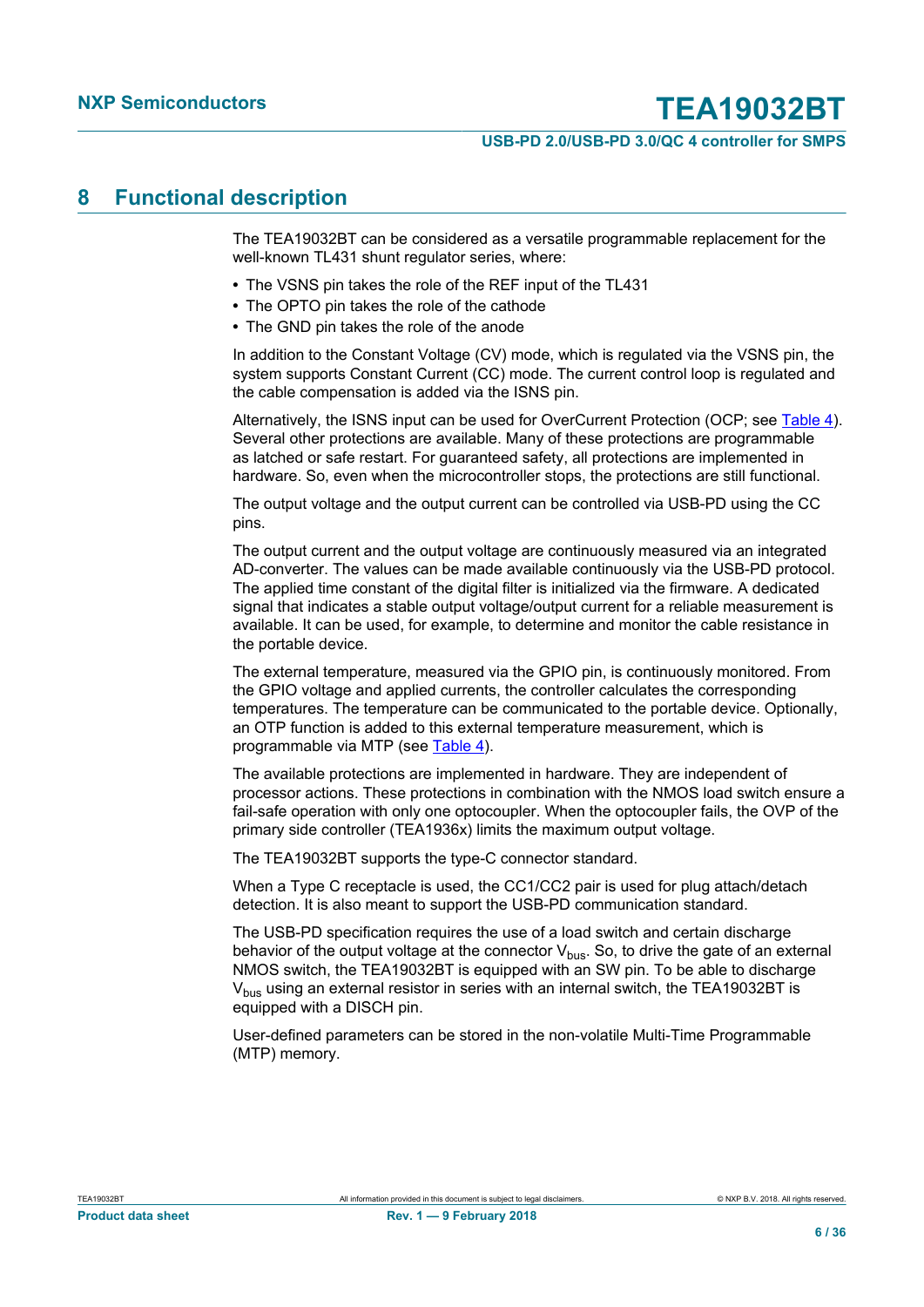#### **USB-PD 2.0/USB-PD 3.0/QC 4 controller for SMPS**

### **8.1 Start-up and supply**

<span id="page-6-0"></span>The TEA19032BT is supplied via the VCC pin connected to the secondary DC voltage of an AC-to-DC SMPS converter (see [Figure 7](#page-25-0)). To control the primary side controller, this VCC voltage is regulated via an integrated voltage/current control loop with external loop compensation and an external optocoupler. This optocoupler is part of the gain loop of the primary side SMPS controller.

At each start-up and after power-on reset, the optocoupler current is initially zero. So, the AC-to-DC converter starts up with full output power, resulting in a rapid increase of the VCC voltage. Due to the low V<sub>CC(start)</sub> level (≈3 V), the TEA19032BT ensures that it is fully operating before the  $V_{CC}$  reaches the default initial regulation level. The default values of the initial regulation level are 5 V and 3 A and they are programmed in the nonvolatile memory (MTP).

At power-on reset, the safe default values, which are read from MTP, are set.

When the  $V_{CC}$  voltage is below the UVLO level, the external NMOS load switch is off. When the output is shorted while the load switch is closed, the UVLO is also triggered. The load switch is then immediately opened and the system restarts after the safe restart timer.

When the  $V_{CC}$  exceeds the UVLO level, all circuits, the initial DAC value, and the resistive divider ratio are initialized. The system regulates the output to 5 V with a limited output current of 3 A. All these values can be set via the MTP.

To minimize the output voltage overshoot after start-up, an internal 20 mA current sink is applied to VCC when the VCC voltage exceeds 1.05  $\times$  V<sub>o(default)</sub>. The sink current remains active until the VCC voltage has dropped to below 1.05  $\times$  V<sub>o(default)</sub> again.

After the output voltage has stabilized, the load switch becomes conducting and the system waits for an attach. Before the attach, only the essential circuits are working which reduces the no-load power to its minimum.

When the voltage on one of the CC pins drops to below the  $V_{\text{IHRd}}$  level, an attach is detected and all circuits are enabled.

If a protocol is detected, it is allowed to change the voltage and current.



The TEA19032BT operates on supply voltages up to 21 V. The voltage on the VCC pin is used to detect an OVP and UVP. The OVP and UVP level are set as a percentage of the requested output voltage level.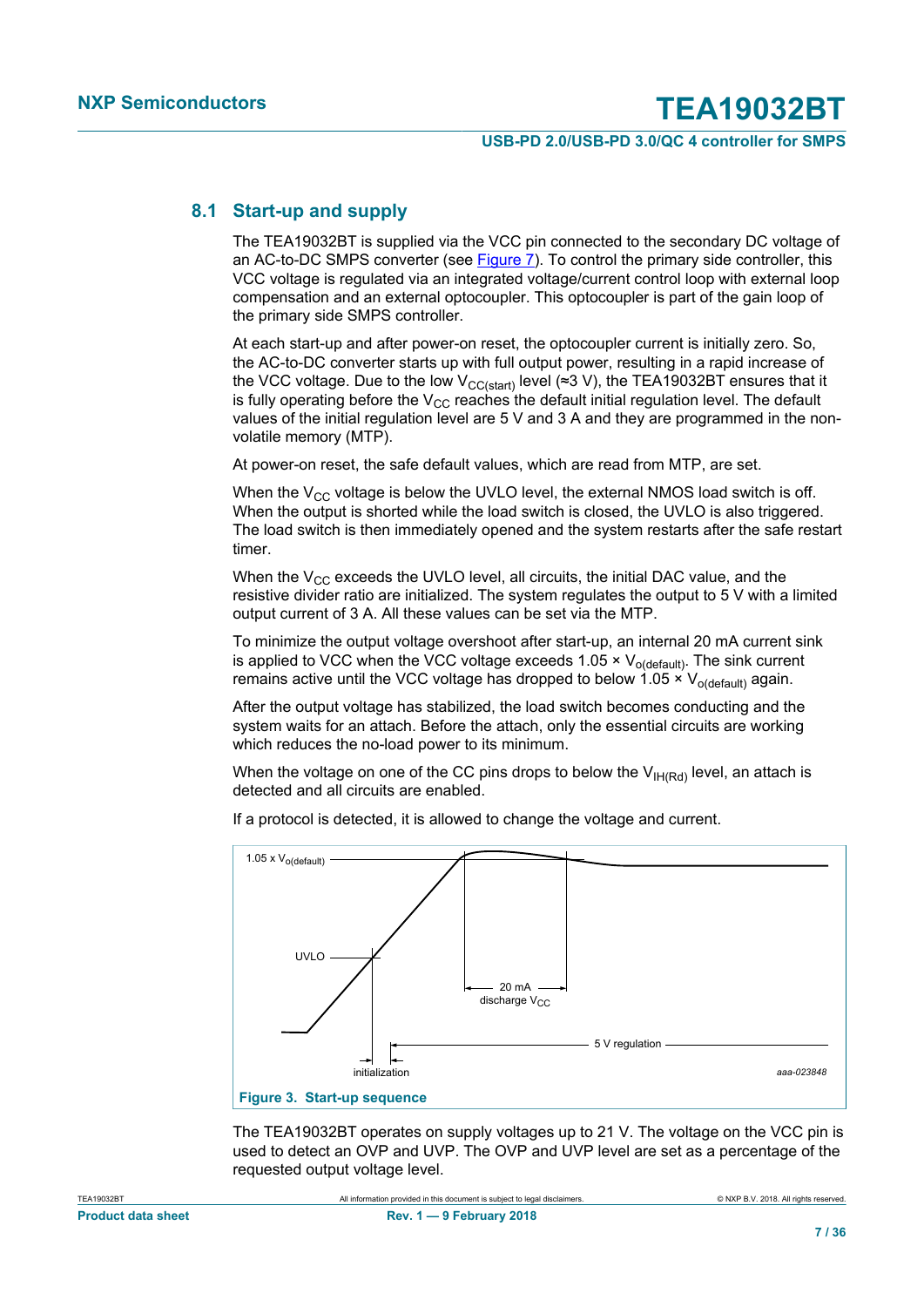#### **USB-PD 2.0/USB-PD 3.0/QC 4 controller for SMPS**

If the supply voltage drops to below the UVLO level, the system returns to the no-supply state and opens the load switch. Analog circuits are reset below UVLO. The internal digital circuit is reset below the band gap voltage reference level.

#### **8.2 Voltage loop**

<span id="page-7-0"></span>The analog Constant Voltage (CV) loop regulates VCC such that the voltage on the VSNS pin equals the internal reference voltage. An external resistor divider is connected between VCC, the VSNS pin, and ground. The value of this divider must match the value that is programmed in MTP exactly. It depends on the maximum voltage in the application. The divider values are:

- **•** 1/ 2.5; maximum PDO voltage ≤ 6 V
- **•** 1/5.476; maximum PDO voltage ≤ 13 V
- **•** 1/8.325; maximum PDO voltage ≤ 20 V

The CV loop is regulated by varying the current through an optocoupler diode similar to a TL431 driven control loop commonly used in switch mode power supplies. The RC combination between the OPTO and VSNS pin determines the dynamic behavior of the integrating part of the control loop. The resistor in series with the optocoupler diode determines the dynamic behavior of the proportional part of the control loop. To prevent saturation of the control loop during switching, a diode is placed in parallel to this resistor. See [Section 13.3](#page-26-0) for more information about the control loop.

When the voltage loop reference is set to a higher value using the USB-PD or the QC protocol, the internal reference voltage is updated to the new setting within 20 μs. The output voltage is regulated to the requested voltage with a speed determined by the control loop. If there is a transition down, a predefined ramp down sequence is followed to prevent a high undershoot. Depending on the step size, the ramp down either follows a linear or a parabolic slope. For a transition up, no special measures are required to prevent an overshoot. The reason is that the charging current of the loop capacitor lifts the voltage on the VSNS pin when the  $V_{CC}$  voltage in the application increases.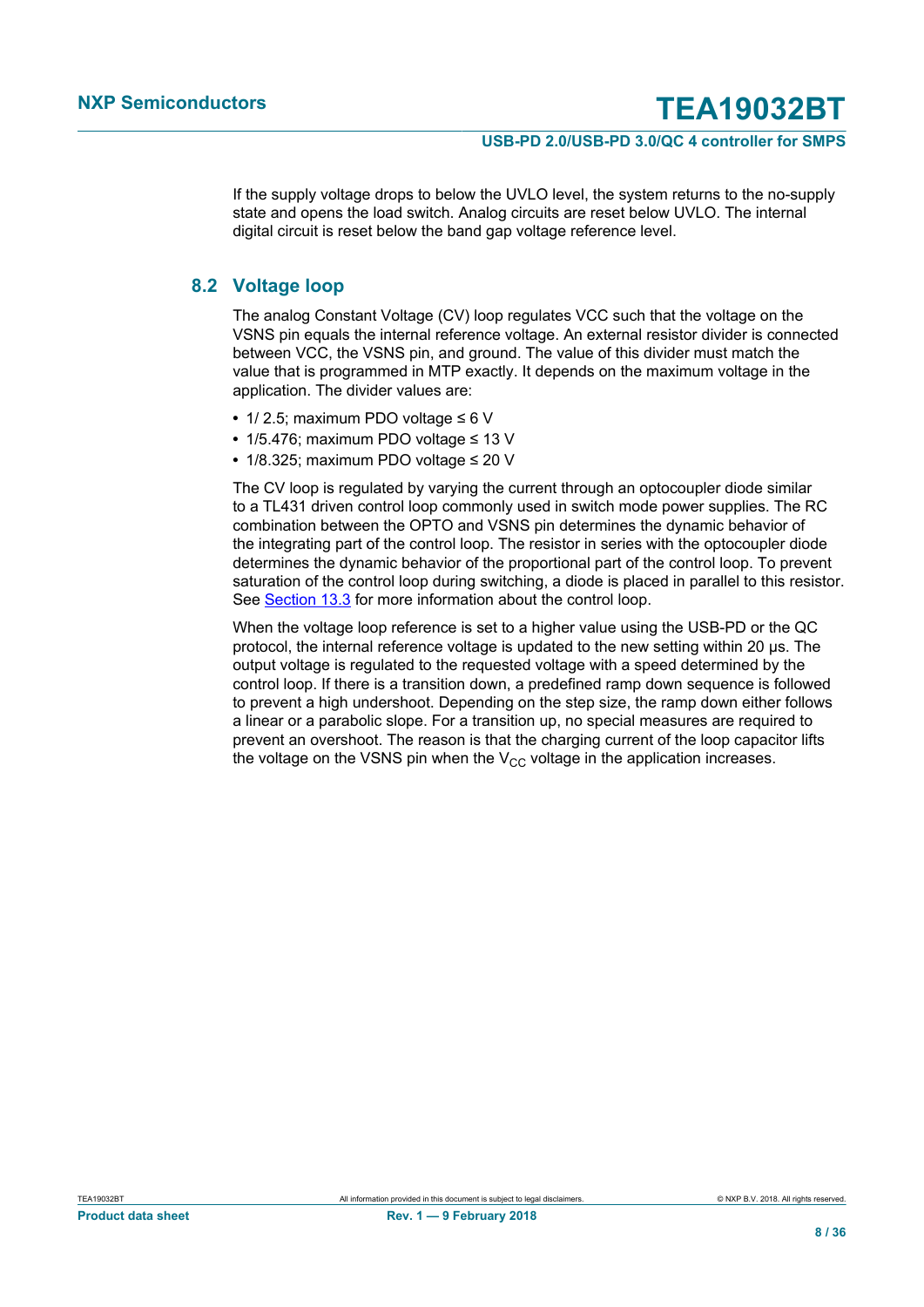#### **USB-PD 2.0/USB-PD 3.0/QC 4 controller for SMPS**



<span id="page-8-0"></span>A linear ramp-down (see **[Figure 4](#page-8-0))** can yield a perfect linear ramp of the output voltage without any undershoot. However, depending on the loop bandwidth, the voltage loop can end up in saturation. Saturation hampers a fast response to a load step immediately following the end of the ramp (most protocols do not allow any load to be drawn during a transition). Making the ramp down slower can prevent saturation of the loop. However, a slower ramp down can contradict with the maximum discharge time most protocols specify.

A parabolic discharge curve (see [Figure 5;](#page-9-0) patent pending) initially causes the voltage loop to saturate, due to the initial rapid ramp down. However, it allows the loop to recover and to resume regulation toward the end of the curve. The total parabolic sequence time must be chosen such that no undershoot under the final end value occurs.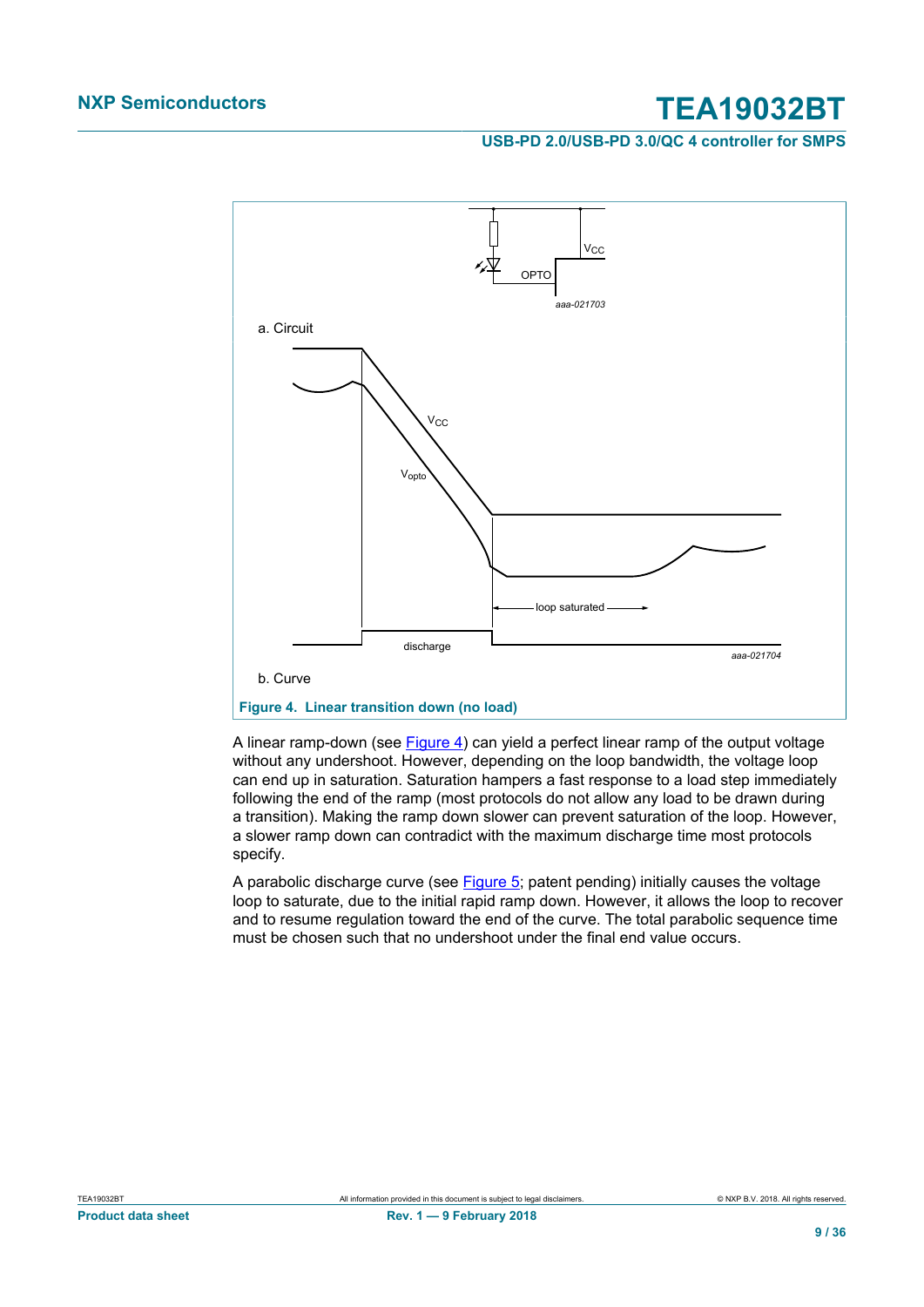#### **USB-PD 2.0/USB-PD 3.0/QC 4 controller for SMPS**



### <span id="page-9-0"></span>**8.3 Current loop**

<span id="page-9-1"></span>The voltage drop across a small external series resistor between the output return terminal and the converter ground is supplied to the ISNS pin. An internal amplifier multiplies the voltage on the ISNS pin by a factor of 50. The output voltage of the amplifier must remain below 2.5 V. The external resistor value can be chosen from 2 m $\Omega$ up to 22.5 mΩ in steps of 0.02 mΩ. The external resistor value must correspond to the programmed value in MTP. Any deviation from this MTP value, e.g. due to PCB-layout imperfections, causes a current error and must be corrected (see [Section 13.2\)](#page-26-1).

Current in the application, the sense resistor, and the gain of the internal amplifier must be chosen such that the output voltage of the internal amplifier remains below 2.5 V.

When the application is used in CC-mode, an RC-combination must be connected between the OPTO pin and the ISNS pin (see [Section 13.4](#page-26-2)).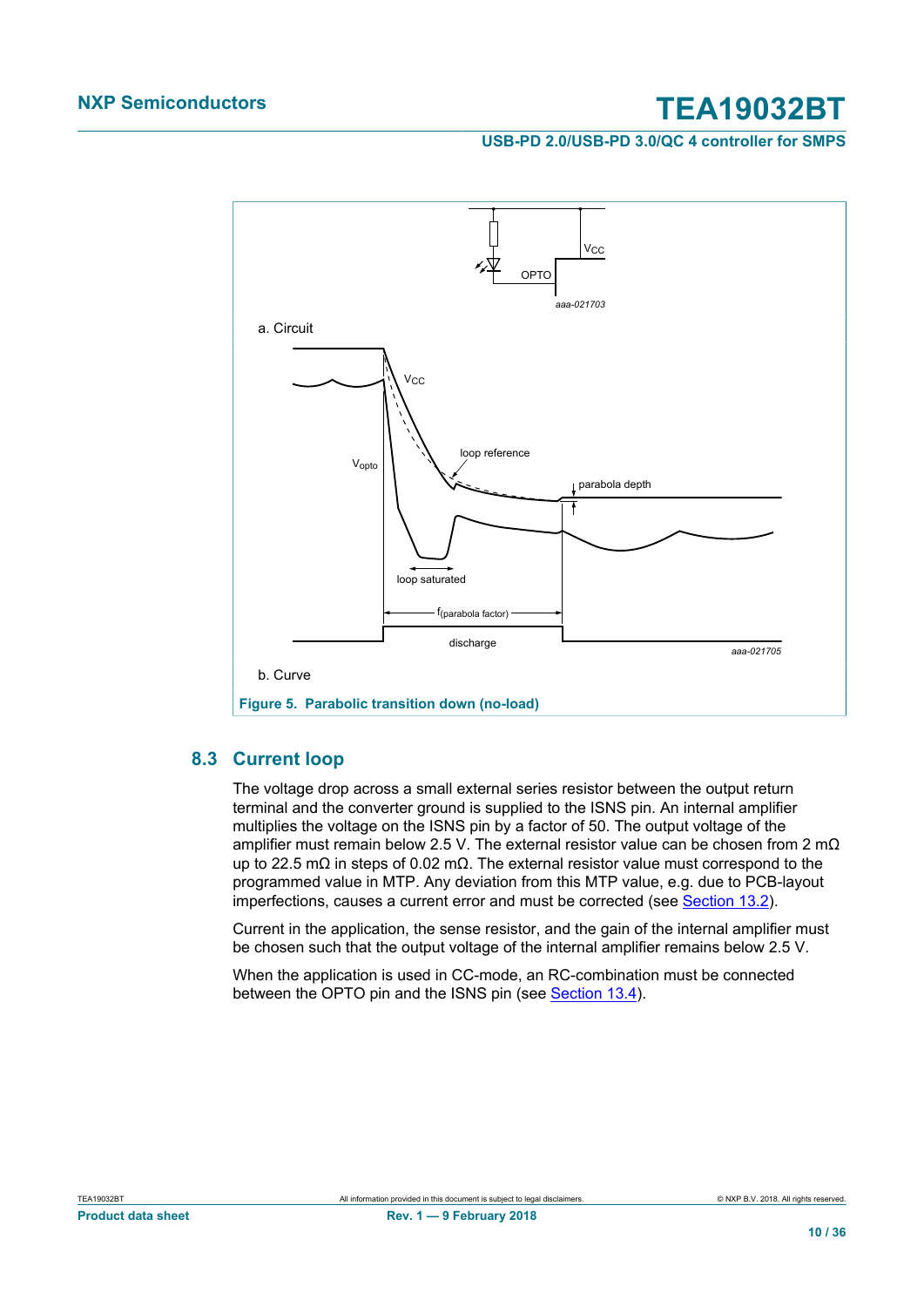#### **USB-PD 2.0/USB-PD 3.0/QC 4 controller for SMPS**

#### **8.4 Cable compensation**

<span id="page-10-0"></span>With cable compensation enabled, the output voltage is increased when the output current increases to compensate for the voltage drop over the cable. The value of the cable compensation is the same for all PDOs. It is set in MTP between the minimum and maximum values (see [Table 4](#page-15-0)).

Setting the cable compensation above 200 mV/A is not recommendable. The cable compensation can be enabled/disabled for each individual PDO.

#### **8.5 Load switch**

<span id="page-10-1"></span>A low-cost NMOS transistor is used as load switch between  $V_{CC}$  and  $V_{bus}$  (see [Figure 7](#page-25-0)). A dedicated switch-drive output pin (SW pin) controls this NMOS transistor. The output (high) level of the switch drive output is  $V_{CC}$  + 6 V using an internal charge pump.

As long as  $V_{CC}$  is below the UVLO level or if the VCC connection is open, the SW pin is held low, ensuring that the load switch is off. To ensure that the NMOS is also kept off when the SW pin is disconnected, an external (high-ohmic) resistor is required between the gate of the NMOS and  $V_{\text{bus}}$ .

To avoid charging  $V_{CC}$  via the back-gate diode of the load switch, it is possible to apply two NMOS switches in series, with their sources connected together.

### **8.6 Discharge function**

<span id="page-10-2"></span>The DISCH pin, which has an internal low-ohmic switch, provides the means to discharge the output  $V_{\text{bus}}$  quickly. An external series resistor limits the maximum current and the IC dissipation.

To check if the output voltage has dropped to below 0.8 V, a comparator is implemented. This voltage drop is a requirement of the USB-PD specification (vSafe0V) if there is a hard reset.

When the internal DISCH switch is activated, the voltage at the DISCH pin is always low, because of the external current limiting resistor. A mechanism has been implemented to check the real output voltage. During a hard reset discharge sequence, when  $V_{CC}$ is below vSafe5V, the switch is opened every millisecond for 20 μs to check the output voltage at the end of the 20 μs period. The check of the output voltage is done until the voltage remains below 0.7 V and the hard reset discharge sequence is terminated. For this check to work properly, the capacitance on the DISCH pin and the external current limiting resistor must have a time constant that is short enough.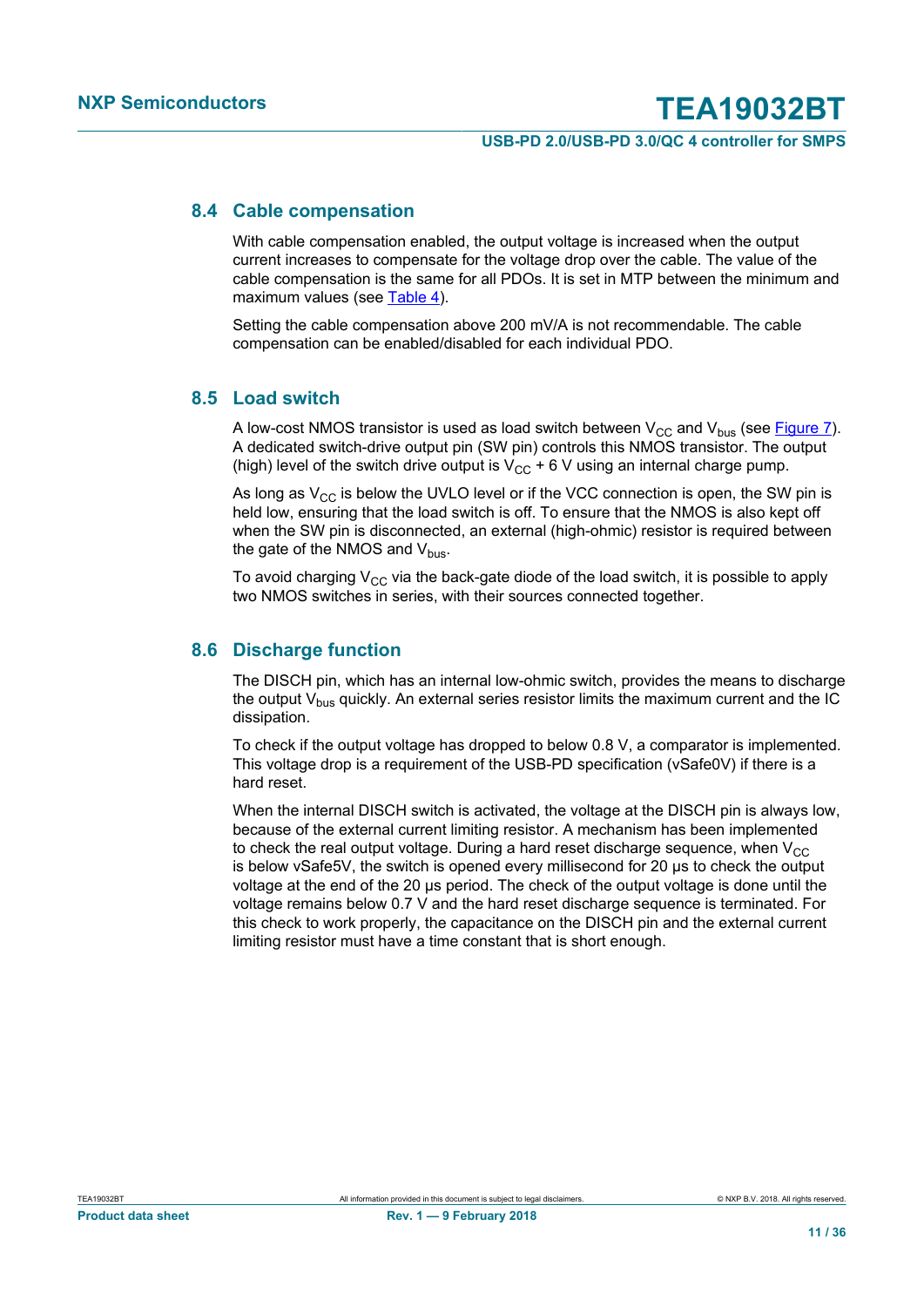#### **USB-PD 2.0/USB-PD 3.0/QC 4 controller for SMPS**

To ensure that the output remains low, a 1 mA sink current is present on the DISCH pin when both the load switch and discharge switch are off. The period that the DISCH pin is active in unattached state  $(t_{d(\text{act})})$  is typically 100 ms. The reason for this limitation is to prevent that excessive power dissipation occurs if an external  $V_{\text{bus}}$  voltage is applied.

#### **8.7 Detach detection**

<span id="page-11-0"></span>When the voltage on one of the CC pins is greater than 1.2 V, a detach is detected. If the type C cable is disconnected, the output voltage is regulated to its default value (5 V) after 200 µs.

#### **8.8 Internal temperature measurement**

<span id="page-11-1"></span>The internal die temperature is monitored continuously. Its value can be requested with the appropriate Vendor Defined Message (VDM). When the internal OTP (see [Table 5\)](#page-16-0) is enabled, the internal OTP is triggered when the die temperature exceeds the value that is programmed in MTP.

#### **8.9 GPIO pin**

<span id="page-11-2"></span>In the MTP, the following functions can be selected for the GPIO pin:

- **•** Off
- **•** NTC
- **•** NTC + OTP
- **•** Supply

In the sections below, the functions are further explained.

#### **8.9.1 Off**

<span id="page-11-3"></span>The GPIO pin is disabled and can be connected to ground.

### **8.9.2 NTC**

<span id="page-11-4"></span>With the NTC function enabled, the GPIO pin can be used to measure the adapter or cable connector temperature via an NTC resistor. The temperature value can be requested with the appropriate VDM command. To ensure an accurate temperature measurement over the complete temperature range, the external NTC is supplied via an adaptive current source (see [Figure 6](#page-12-0)).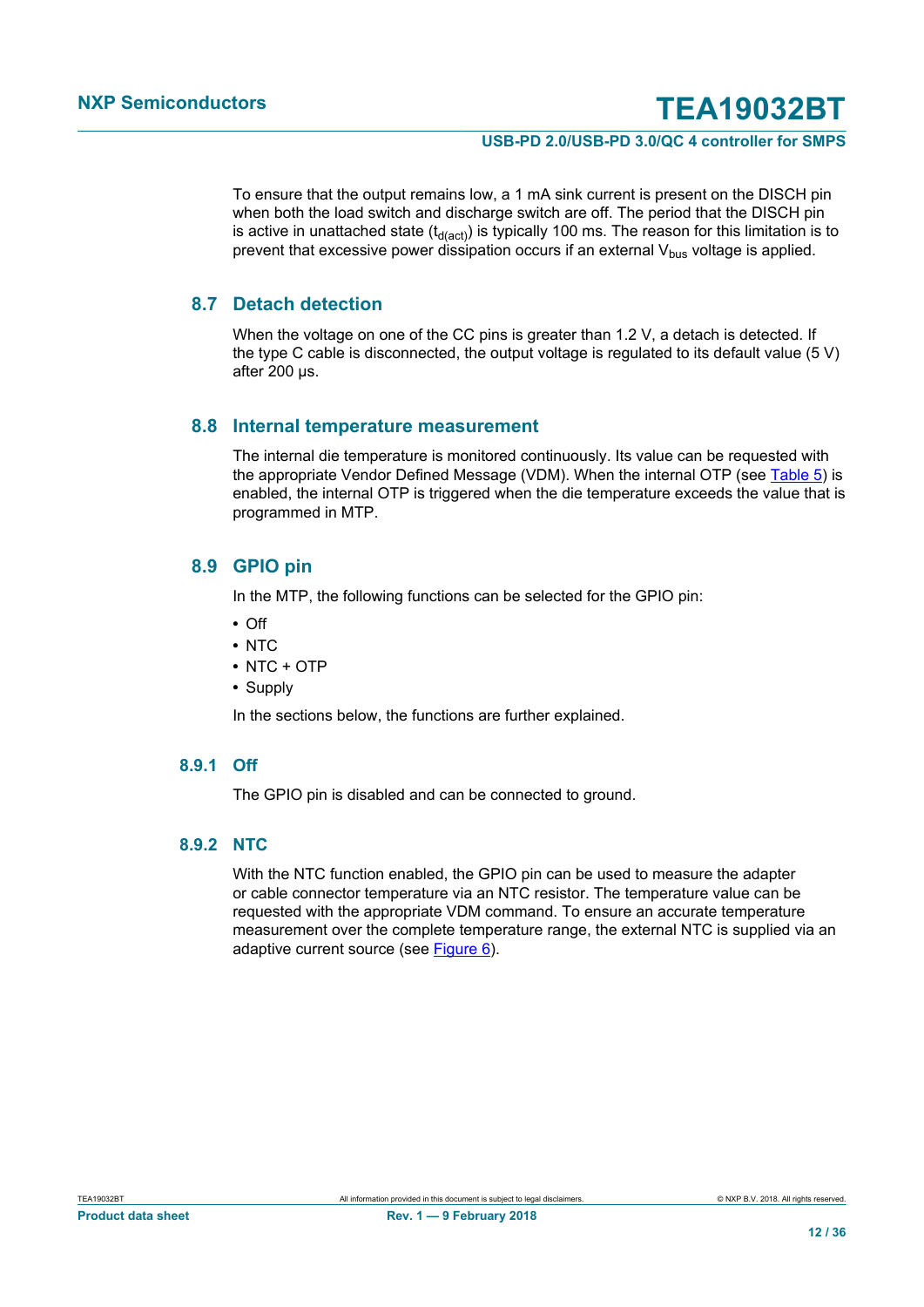**USB-PD 2.0/USB-PD 3.0/QC 4 controller for SMPS**



<span id="page-12-0"></span>The voltage on the GPIO pin is measured via an internal A-to-D converter. If the voltage on the GPIO pin drops to below 400 mV, the source current is increased. If the voltage on the GPIO pin exceeds 2.4 V, the source current is decreased. When a 47 kΩ NTC resistor with a Beta of 4108 is used, the temperature is accurately measured with a better than  $<$  5 °C accuracy within a range of 0 °C to > 120 °C.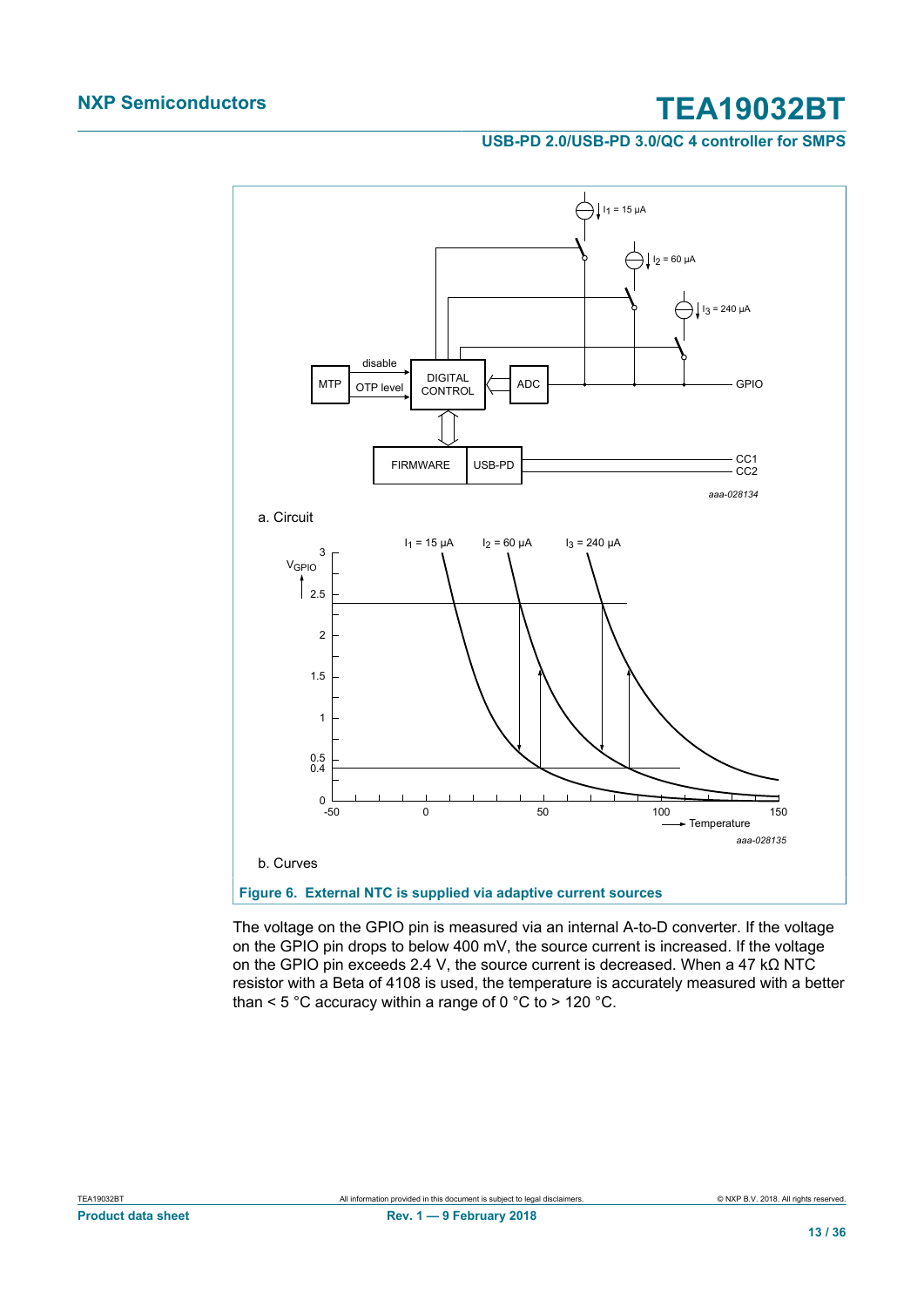#### **USB-PD 2.0/USB-PD 3.0/QC 4 controller for SMPS**

#### **8.9.3 NTC + OTP**

<span id="page-13-0"></span>With this function enabled, an OTP function is added to the NTC function. The OTP function is integrated in hardware. The OTP level is set in MTP.

When the NTC (+ OTP) function is enabled for the GPIO pin, but this pin is not used in the application, it must be connected to ground via a fixed 47 kΩ resistor. Do not leave the unused pin floating or connect it to ground.

#### **8.9.4 Supply**

<span id="page-13-1"></span>When the supply functionality is chosen for the GPIO pin in MTP, the output of the GPIO can be used to supply, e.g., an EEPROM. The following modes can be chosen via MTP:

- **•** The supply signal is high continuously.
- Dynamic switching of the I<sup>2</sup>C slave supply on the GPIO pin. When the master activates  $I^2C$  communication, the supply is turned on first. After a delay, the  $I^2C$  communications start. When  $I^2C$  communications stops for 1 s, the supply is turned off.
- **•** The signal on the GPIO can have inverted behavior.

#### **8.10 Communication**

<span id="page-13-2"></span>If a type-C receptacle is used, attach/detach detection and USB-PD communication is provided on the CC pins.

#### **8.10.1 USB Type-C**

<span id="page-13-3"></span>The TEA19032BT complies with the USB Type-C 1.3 specification (see [Section 17\)](#page-31-0) in the sense that the distinct pull-up current values support attach/detach and current capability advertising. The attach/detach detection is done in the hardware. So, if there is a detach, a return of  $V_{\text{bus}}$  to vSafe5V is always ensured. The hardware implementation of the return of  $V_{\text{bus}}$  to vSafe5V eliminates the risk of software implementations where  $V_{\text{bus}}$ may stay at an unsafe level if the program execution stalls.

To support currents higher than 3 A, use a captive cable.  $V_{conn}$  is not supported.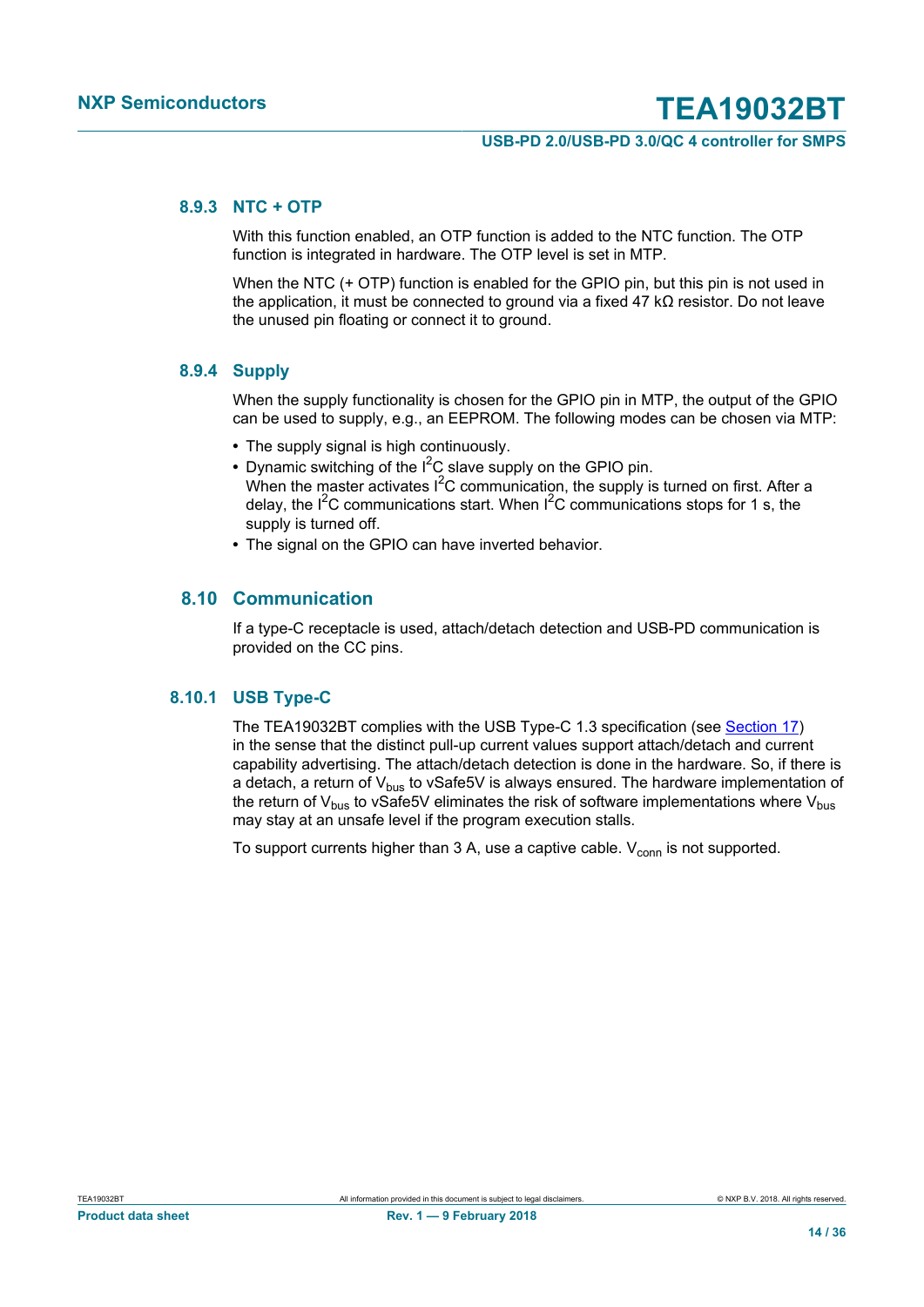#### **USB-PD 2.0/USB-PD 3.0/QC 4 controller for SMPS**

#### **8.10.2 USB-PD**

<span id="page-14-0"></span>The TEA19032BT supports the USB-PD, release 3.0 specification (see [Section 17](#page-31-0)) as far as it is required for a DFP.

The TEA19032BT supports the Programmable Power Supply (PPS) part of the USB-PD 3.0 specification.

The TEA19032BT can be programmed such that it only complies with the USB-PD 2.0 specification. With these MTP settings, power-brick USB-PD-2.0 testing can be done and USB-PD 2.0 qualification is possible.

Maximum seven different Power Data Objects (PDO) can be defined in the nonvolatile memory (MTP). Released types have a predefined set of PDOs programmed (see [Table 4\)](#page-15-0). For each PDO, current limit type (OCP/CC) and cable compensation on/ off can be set. However, any other voltage or current within the range can be defined in a PDO.

Four of the seven PDOs can be set as Programmable Power Supply (PPS) instead of a Fixed Power Supply via MTP.

The TEA19032BT supports the QC4 VDMs.

#### **8.10.3 Discover identification**

<span id="page-14-1"></span>The TEA19032BT supports the discover identification protocol in USB-PD. It is possible to program VID, PID, and BCD values in MTP. These values can be requested via VDM messages.

The maximum power, which is used to determine the power profile, can be set in MTP.

#### **8.10.4 Quick charge**

<span id="page-14-2"></span>The Qualcomm<sup>®</sup> QuickCharge<sup>™</sup> QC4 protocol is fully supported (see **Section 17**). The required fixed and PPS PDOs can be configured in MTP.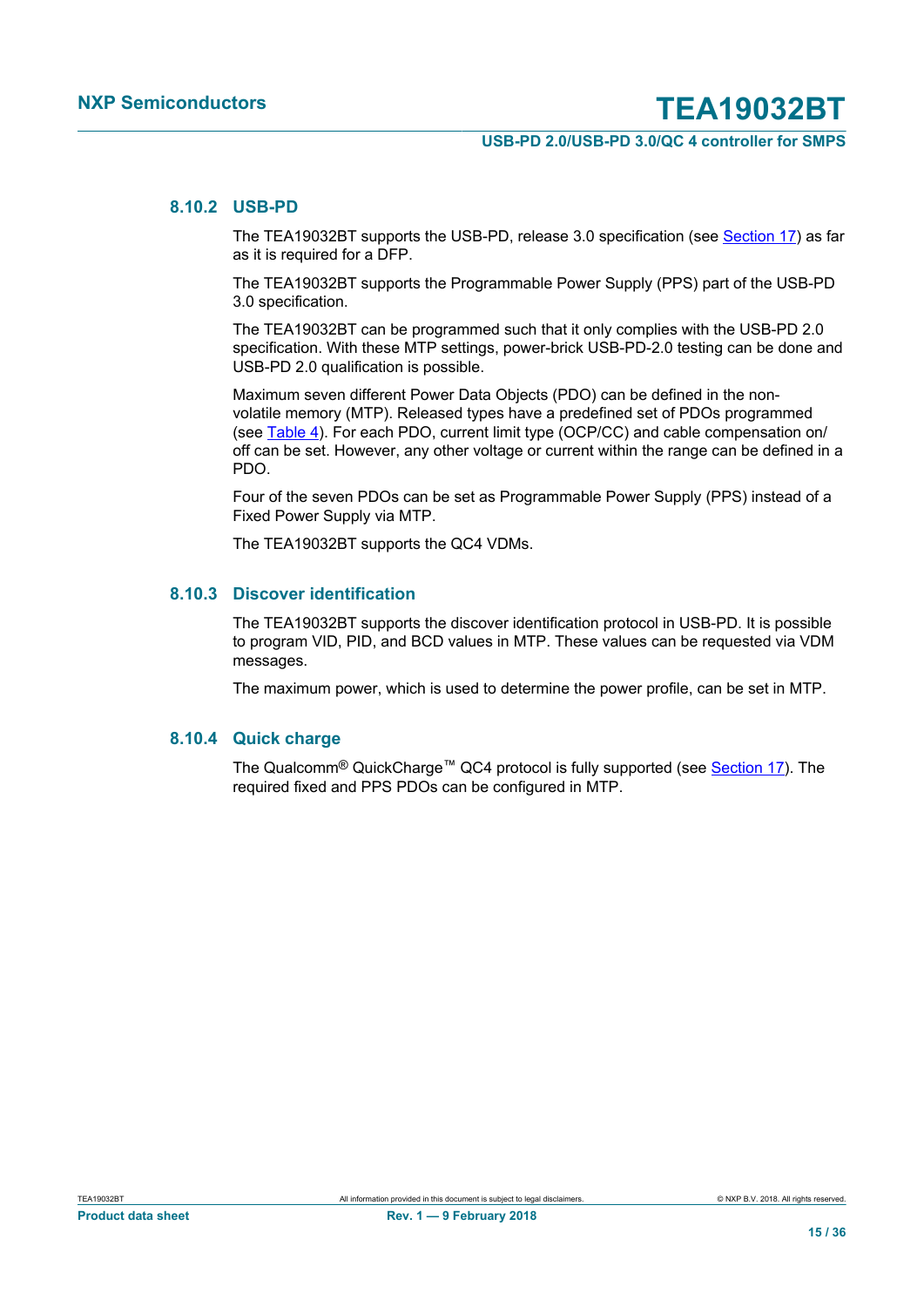#### **USB-PD 2.0/USB-PD 3.0/QC 4 controller for SMPS**

#### **8.10.5 MTP configuration**

<span id="page-15-6"></span><span id="page-15-5"></span><span id="page-15-4"></span><span id="page-15-3"></span><span id="page-15-2"></span><span id="page-15-1"></span>The TEA19032BT is configurable via MTP. The different types are defined in **[Section 15](#page-28-0).** [Table 4](#page-15-0) gives an overview of the programmability with their minimum/maximum values.

<span id="page-15-0"></span>

| <b>Table 4. MTP configuration options</b>             |                                                       |                              |                                |                          |  |  |  |  |
|-------------------------------------------------------|-------------------------------------------------------|------------------------------|--------------------------------|--------------------------|--|--|--|--|
| <b>Function</b>                                       | <b>Options</b>                                        | minimum<br>level             | maximum<br>level               | step size                |  |  |  |  |
| default output voltage                                |                                                       | 3V                           | 10 V                           | 50 mV                    |  |  |  |  |
| default maximum output current                        |                                                       | 0.3A                         | 5 A                            | 20 mA                    |  |  |  |  |
| <b>GPIO</b>                                           | disable; NTC;<br>NTC with OTP <sup>[1]</sup> ; Supply |                              |                                |                          |  |  |  |  |
| GPIO protection level                                 |                                                       | 62 °C                        | 111 °C                         | variable but<br>< 5 °C   |  |  |  |  |
| OTP internal                                          |                                                       | 27 °C                        | 135 °C                         | 4.3 °C                   |  |  |  |  |
| external sense resistor( $R_{\rm sns}$ )              |                                                       | $2 \text{ mA}$               | $22 \text{ mA}$                | $0.02 \text{ m}\Omega$   |  |  |  |  |
| external resistor divider VCC/<br>VSNS $(=DIV)^{[2]}$ | 8.325; 2.5; 5.476                                     |                              |                                |                          |  |  |  |  |
| cable compensation <sup>[3]</sup>                     |                                                       | $0$ mV/A                     | $R_{\rm SNS}$ * DIV * 8<br>V/A | variable                 |  |  |  |  |
| CC mode or OCP mode                                   | OCP-mode/CC-mode                                      | $\overline{\phantom{a}}$     | $\overline{\phantom{0}}$       | $\overline{\phantom{0}}$ |  |  |  |  |
| PDO <sub>1</sub>                                      | 5V<br>3A                                              |                              |                                |                          |  |  |  |  |
| PDO2; PDO3; PDO4; PDO5;                               |                                                       | 3V                           | 20 V                           | 0.05V                    |  |  |  |  |
| PDO6; PDO7                                            |                                                       | 0.3A                         | 10 A                           | 0.01A                    |  |  |  |  |
| OVP level (PDO) <sup>[4]</sup>                        | 120 %; 125 %; 130 %                                   | $\overline{a}$               |                                |                          |  |  |  |  |
| UVP level (PDO) <sup>[4]</sup>                        | off: 60 %; 70 %; 80 %                                 | $\qquad \qquad \blacksquare$ |                                | $\overline{\phantom{0}}$ |  |  |  |  |
| UVP level (APDO) <sup>[4]</sup>                       | off: 70 %: 80 %: 90 %                                 |                              |                                |                          |  |  |  |  |
| PDO PPS enable <sup>[5]</sup>                         | <b>TRUE/FALSE</b>                                     |                              |                                |                          |  |  |  |  |
| USB3.0 enable                                         | <b>TRUE/FALSE</b>                                     |                              |                                |                          |  |  |  |  |
| power limit PPS                                       | <b>TRUE/FALSE</b>                                     | $\qquad \qquad -$            |                                | $\overline{\phantom{0}}$ |  |  |  |  |
| minimum voltage APDO                                  |                                                       | 3.3V                         | 20 V                           |                          |  |  |  |  |

[1] The NTC readout and OTP levels are defined with an NTC of 47 kΩ and a B-constant of 4108.

[2] Maximum output voltage for 5.476 is 13 V. Maximum output voltage for 2.5 V is 6 V.

[3] Cable compensation above 200 mV/A is not recommended.

[4] Can be selected for each PDO individually.

[5] Maximum 4 PDOs can be an APDO.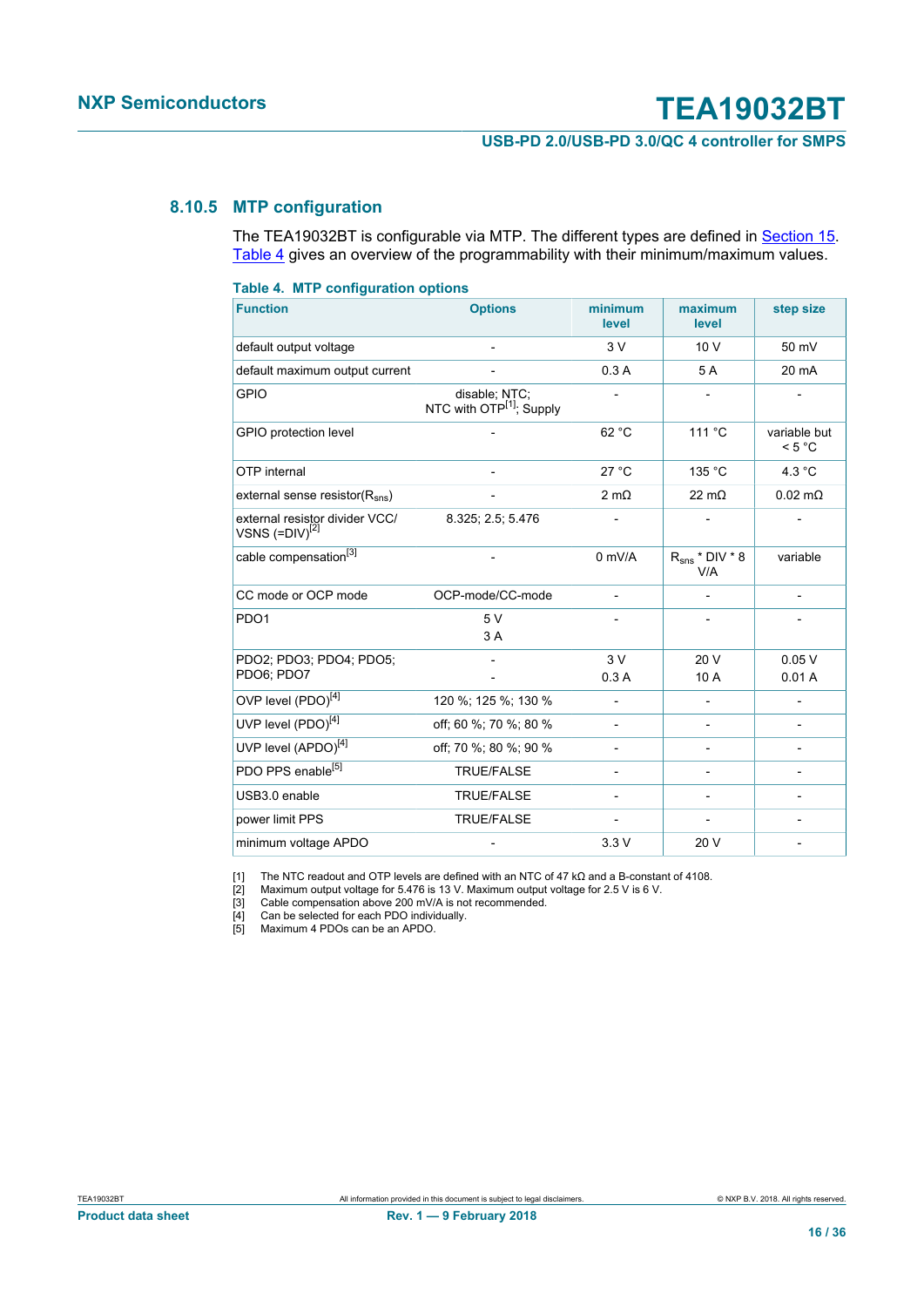**USB-PD 2.0/USB-PD 3.0/QC 4 controller for SMPS**

#### **8.11 Protections**

<span id="page-16-1"></span>[Table 5](#page-16-0) gives an overview of the available protections. All protections operate in safe restart mode. All protections except UVP are implemented in hardware. When a fault condition occurs, the load switch is immediately opened. When the fault condition is removed, the load switch is closed again. The VCC is set to default and the minimum delay defined in MTP is passed.

#### **8.11.1 Protections overview**

#### <span id="page-16-2"></span><span id="page-16-0"></span>**Table 5. Overview of protections**

| <b>Protection</b> | <b>Description</b>                      | <b>Implementation</b> | <b>Default filter</b>    |
|-------------------|-----------------------------------------|-----------------------|--------------------------|
| <b>UVLO</b>       | undervoltage lockout                    | hardware              |                          |
| <b>OVP</b>        | overvoltage protection                  | hardware              | $30 \mu s$               |
| <b>OCP</b>        | overcurrent protection                  | hardware              | $20 \text{ ms}$          |
| OTP (internal)    | overtemperature<br>protection           | hardware              | -                        |
| OTP (external)    | overtemperature protection              | hardware              | $\overline{\phantom{0}}$ |
| <b>UVP</b>        | undervoltage protection                 | software              |                          |
| OSUP              | open-supply (VCC) protection            | hardware              | $\overline{\phantom{0}}$ |
| OV CC1 CC2        | overvoltage protection CC1 and CC2 pins | hardware              | $127$ $\mu$ s            |

#### **8.11.2 Secondary side safe restart protection**

<span id="page-16-3"></span>When a safe restart protection is triggered, the load switch is immediately turned off. The voltage loop is kept on and is regulated to the initial value (5 V typical). As the load switch is immediately turned off before the regulation reduces the output power, the VCC voltage may increase. To ensure that the VCC voltage has dropped to a safe value, before the load switch is turned on again,  $V_{CC}$  is discharged via an internal current source of 20 mA if it exceeds the level of 1.05  $\times$  V<sub>default</sub>.

When the protection is triggered, the safe restart timer is started. After 1 s (default value), a restart sequence is performed, which reinitializes all circuits. Optionally, most protections can be changed to latched protections in MTP.

#### **8.11.3 UnderVoltage LockOut (UVLO)**

<span id="page-16-4"></span>The level at which the UVLO protection is triggered is fixed. When  $V_{CC}$  drops to below the UVLO level, the load switch is immediately turned off. All settings are reset to their initial values. Internal circuitries are disabled.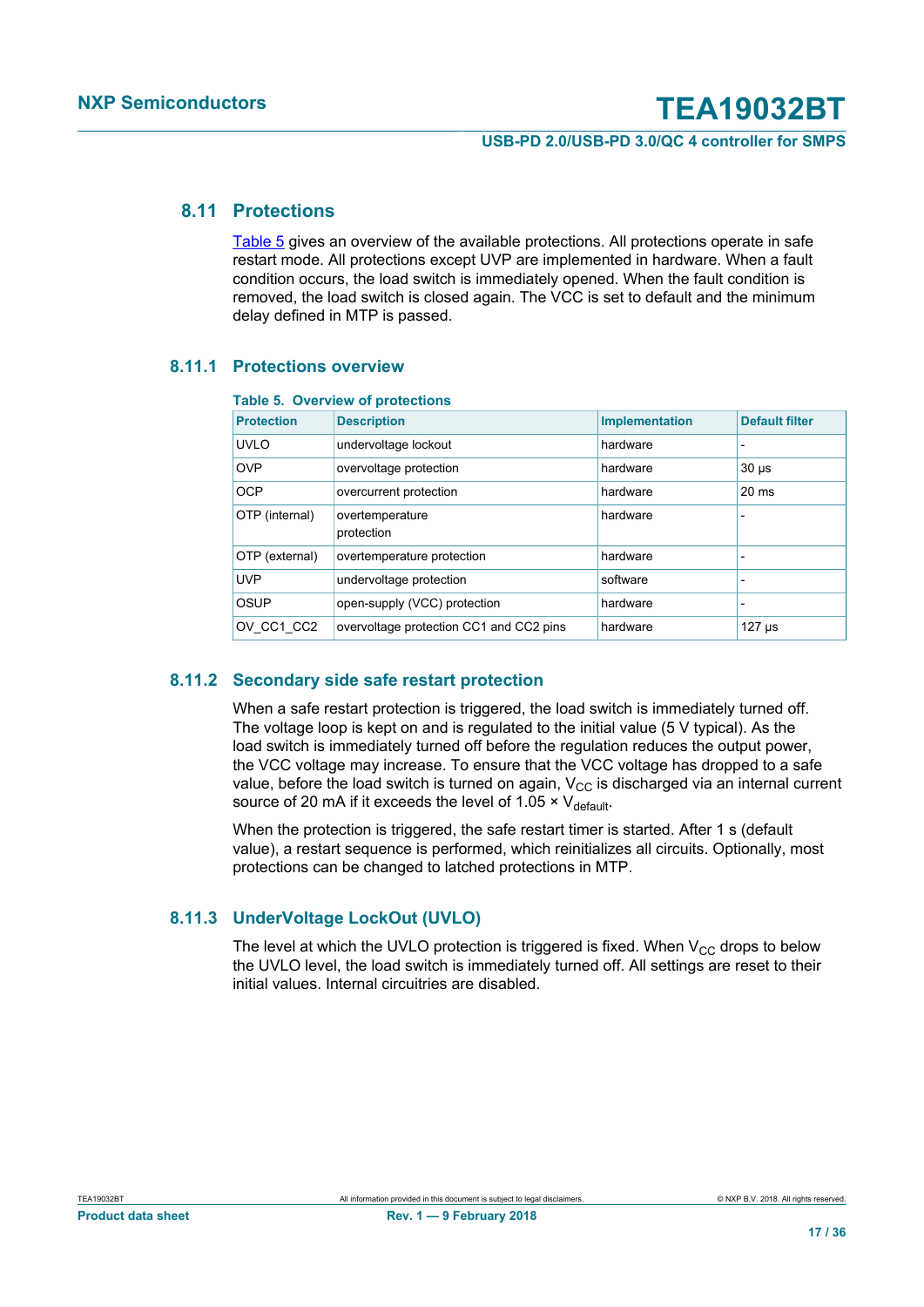#### **USB-PD 2.0/USB-PD 3.0/QC 4 controller for SMPS**

#### **8.11.4 OverVoltage Protection (OVP)**

<span id="page-17-0"></span>The OVP level is set as a percentage of the requested output voltage level. The OVP level is set to default 125 % (V < 9 V) or 120 % (V ≥ 9 V) of the programmed output voltage. When  $V_{CC}$  continuously exceeds this level for longer than the minimum OVP time (default 30 μs), the OVP protection is triggered.

#### **8.11.5 OverCurrent Protection (OCP)**

<span id="page-17-1"></span>The default TEA19032BT setting is CC mode. In CC mode, the current loop defines the maximum current. Instead, the OCP mode can be selected via MTP. The OCP level can be programmed individually for each PDO. OCP is only triggered if the OCP mode is set for the corresponding PDO and the output current is continuously higher than the programmed current level for more than the programmed OCP blanking time.

#### <span id="page-17-2"></span>**8.11.6 OverTemperature Protection (OTP)**

#### **8.11.6.1 Internal OTP**

<span id="page-17-3"></span>When the internally measured temperature exceeds the programmed OTP setting, OTP is triggered, unless the protection is disabled in MTP. The temperature level can be defined in MTP. The default value is 113 °C.

Furthermore, the internal temperature sensor can be used to measure the temperature. The measured temperature can be sent via USB-PD.

#### **8.11.6.2 External OTP**

<span id="page-17-4"></span>When the mode "NTC+OTP" is selected for GPIO in the MTP and the externally measured temperature exceeds the programmed OTP setting, OTP is triggered. The temperature level can be defined in MTP. The default value is 90 °C (see [Section 15](#page-28-0) and [Table 4\)](#page-15-0).

#### **8.11.7 Open-SUpply Protection (OSUP)**

<span id="page-17-5"></span>When the IC is not supplied via the VCC pin any more, the voltage on the OPTO pin is used to open the external load switch. Opening the external load switch prevents that the load is damaged if the VCC pin is disconnected.

#### **8.11.8 UnderVoltage Protection (UVP)**

<span id="page-17-6"></span>The UVP level is set to 60 % PDO level. The reaction to a triggering of UVP is programmed in the firmware. The protection is a safe restart protection by default. The level can never be lower than the UVLO level. The level can be adjusted via MTP.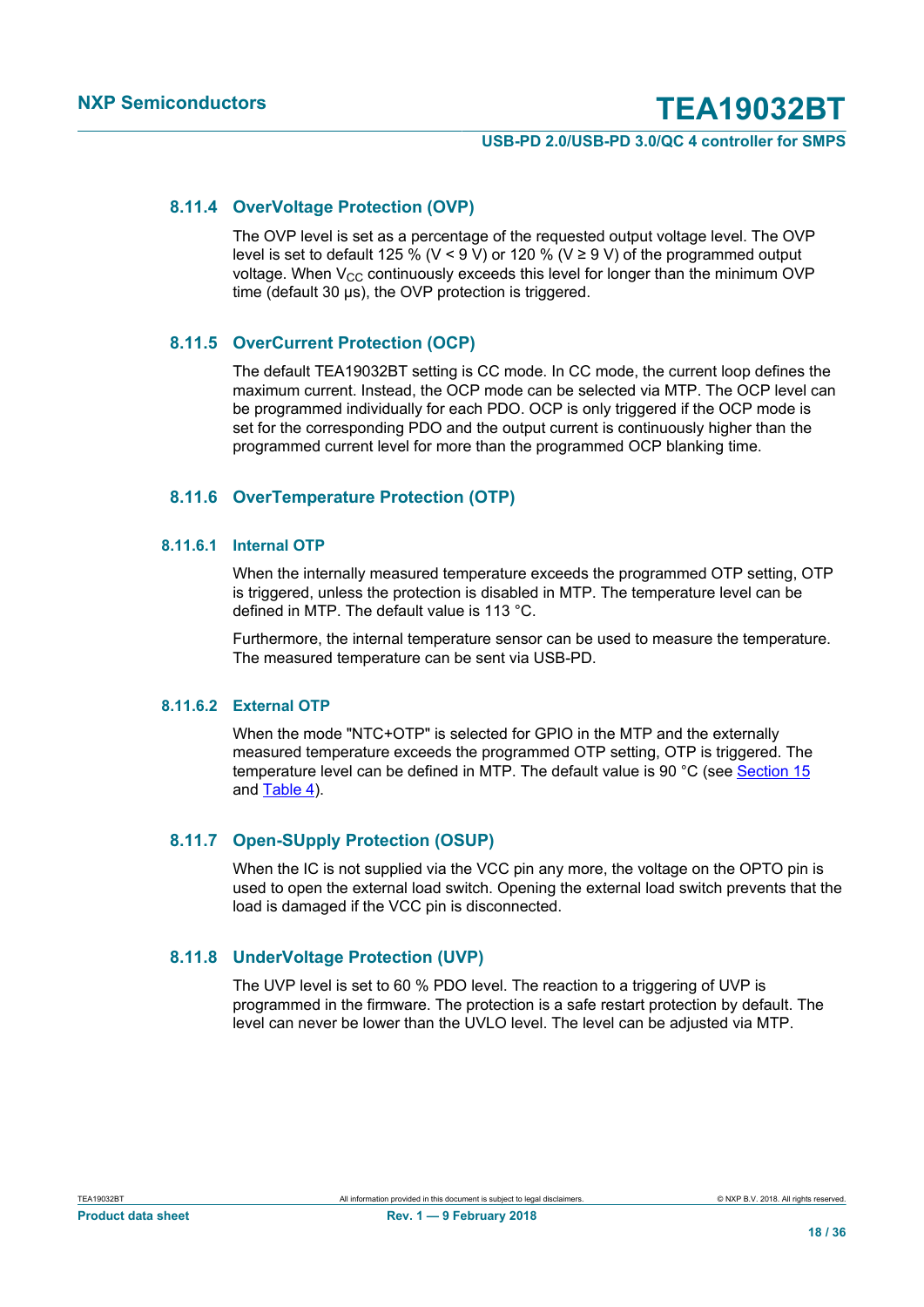#### **USB-PD 2.0/USB-PD 3.0/QC 4 controller for SMPS**

#### **8.11.9 Output Short Protection (OSP)**

<span id="page-18-0"></span>At a shorted output, the VCC voltage drops to below the UVLO level. The load switch is turned off. After the programmed safe restart time, the output is enabled again. To meet the average input power requirement at a shorted output, a proper safe restart time must be chosen. When the VCC voltage exceeds the UVLO level, the primary controller initially limits the maximum output power.

Because the safe restart time is set to 1 s, the dissipation is limited to < 50 mW. This limitation prevents that the application heats up when the output is shorted.

#### **8.11.10 OVP CC1 and CC2 pins (OV\_CC1\_CC2)**

<span id="page-18-1"></span>The overvoltage protection of the CC1 and CC2 pins can be enabled in MTP. However, it is switched off by default.

OV CC1 CC2 is a safe restart protection. When the CC1 or CC2 pin is shorted to  $V_{bus}$ , this protection is triggered. The trigger level of the OV\_CC1\_CC2 is at 4.5 V. To prevent unwanted triggering, it has a 127 µs (default) blanking time.

#### **8.11.11 Soft short protection CC pins (SHORT\_CC1\_CC2)**

<span id="page-18-2"></span>The CC pins are protected with a soft-short protection that measures the impedance of the CC lines. When the measured impedance is not according to the USB-PD specification, the load switch is opened.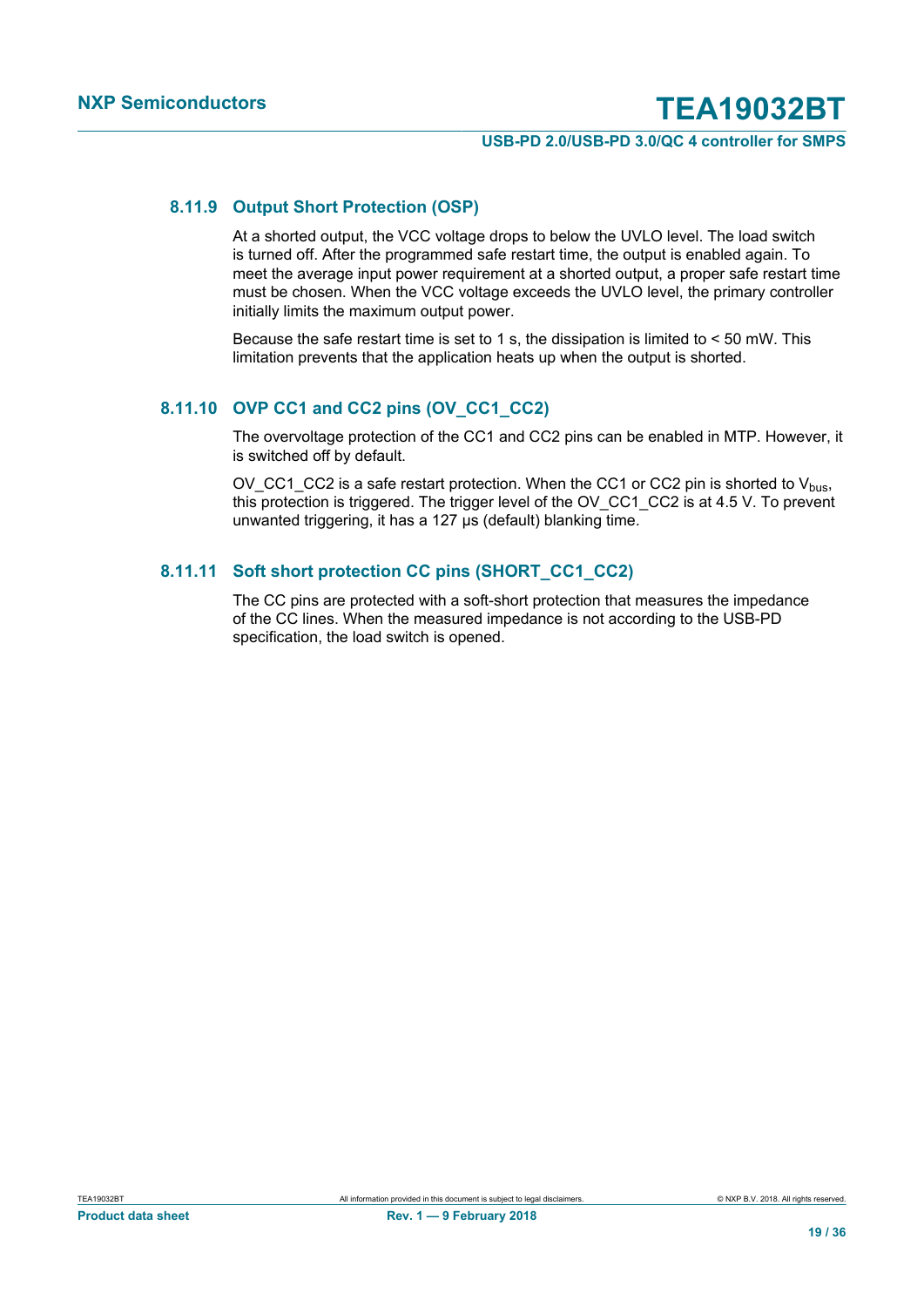**USB-PD 2.0/USB-PD 3.0/QC 4 controller for SMPS**

### <span id="page-19-0"></span>**9 Limiting values**

#### **Table 6. Limiting values**

*In accordance with the Absolute Maximum Rating System (IEC 60134).*

| <b>Symbol</b>           | <b>Parameter</b>                     | <b>Conditions</b>                    | <b>Min</b> | <b>Max</b>   | <b>Unit</b>  |
|-------------------------|--------------------------------------|--------------------------------------|------------|--------------|--------------|
| <b>Voltages</b>         |                                      |                                      |            |              |              |
| <b>V</b> <sub>vcc</sub> | voltage on pin VCC                   |                                      | $-0.5$     | $+26$        | $\vee$       |
| <b>VOPTO</b>            | voltage on pin OPTO                  |                                      | $-0.5$     | $+26$        | $\vee$       |
| $V_{CC1}$               | voltage on pin CC1                   |                                      | $-0.5$     | $+26$        | V            |
| V <sub>CC2</sub>        | voltage on pin CC2                   |                                      | $-0.5$     | $+26$        | V            |
| $V_{SW}$                | voltage on pin SW                    |                                      | $-0.5$     | $V_{CC}$ + 9 | $\vee$       |
| $V_{DISCH}$             | voltage on pin DISCH                 |                                      | $-0.5$     | $+26$        | V            |
| <b>V<sub>VSNS</sub></b> | voltage on pin VSNS                  |                                      | $-0.5$     | $+3.6$       | $\vee$       |
| $V_{ISNS}$              | voltage on pin ISNS                  |                                      | $-0.5$     | $+3.6$       | $\vee$       |
| V <sub>GPIO</sub>       | voltage on pin GPIO                  |                                      | $-0.5$     | $+3.6$       | V            |
| <b>General</b>          |                                      |                                      |            |              |              |
| $T_{\text{stg}}$        | storage temperature                  |                                      | $-65$      | $+150$       | $^{\circ}C$  |
| $T_i$                   | junction temperature                 |                                      | $-40$      | $+150$       | $^{\circ}$ C |
|                         | <b>ElectroStatic Discharge (ESD)</b> |                                      |            |              |              |
| V <sub>ESD</sub>        | electrostatic discharge<br>voltage   | Human Body Model<br>(HBM)            | $-2000$    | $+2000$      | $\vee$       |
|                         |                                      | <b>Charged Device Model</b><br>(CDM) | $-500$     | $+500$       | $\vee$       |
|                         |                                      | Machine Model (MM)                   | $-200$     | $+200$       | V            |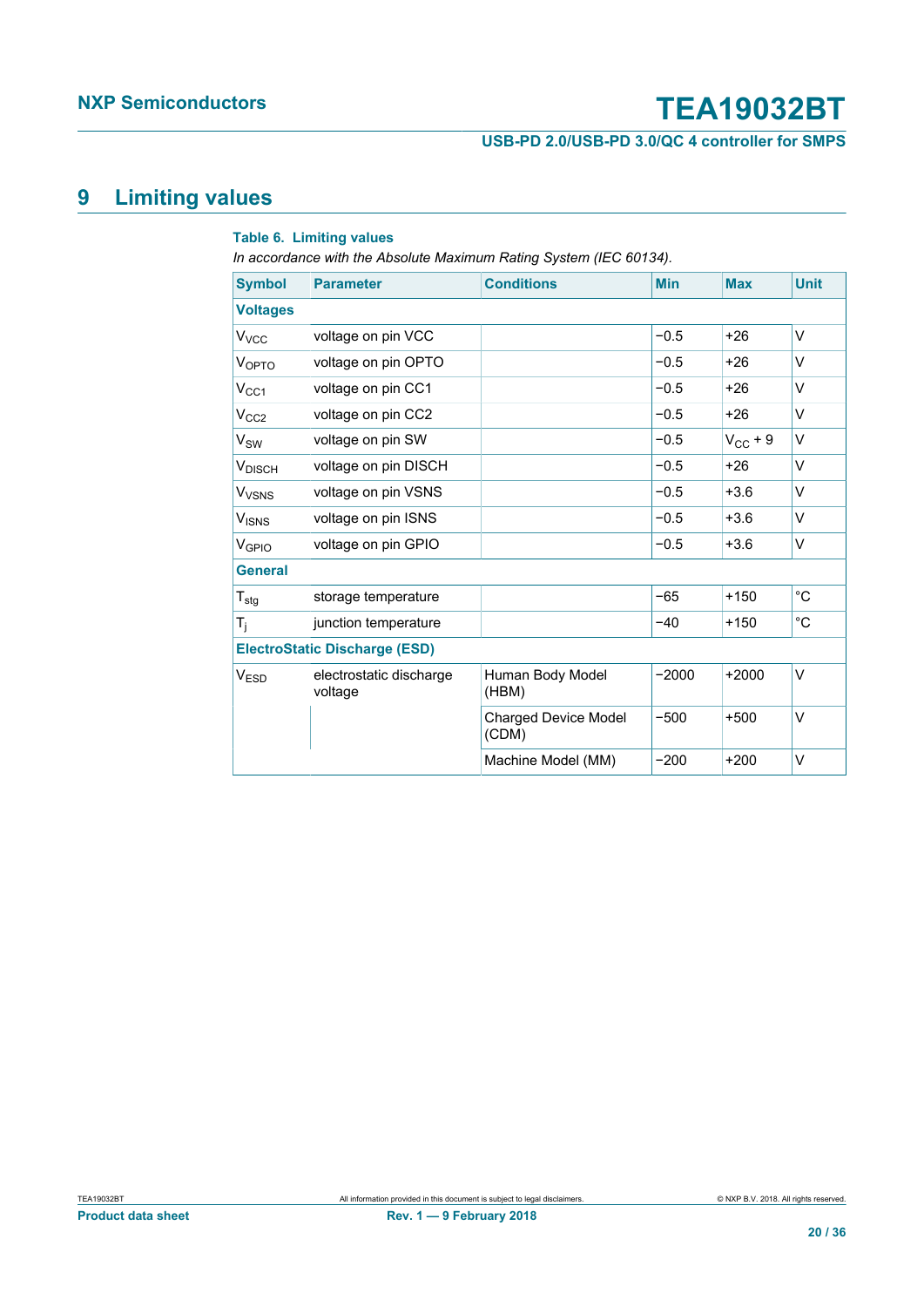**USB-PD 2.0/USB-PD 3.0/QC 4 controller for SMPS**

### <span id="page-20-0"></span>**10 Recommended operating conditions**

| <b>Symbol</b>           | <b>Parameter</b>     | <b>Conditions</b> | <b>Min</b>   | <b>Max</b>   | <b>Unit</b>  |
|-------------------------|----------------------|-------------------|--------------|--------------|--------------|
| <b>Voltages</b>         |                      |                   |              |              |              |
| <b>V</b> <sub>vcc</sub> | voltage on pin VCC   |                   | $\mathbf{0}$ | 21           | $\vee$       |
| VOPTO                   | voltage on pin OPTO  |                   | $\mathbf{0}$ | 21           | $\vee$       |
| $V_{CC1}$               | voltage on pin CC1   |                   | $\mathbf{0}$ | 5            | $\vee$       |
| V <sub>CC2</sub>        | voltage on pin CC2   |                   | $\mathbf{0}$ | 5            | $\vee$       |
| $V_{SW}$                | voltage on pin SW    |                   | 0            | $V_{CC}$ + 6 | V            |
| <b>V</b> DISCH          | voltage on pin DISCH |                   | $\mathbf{0}$ | 21           | $\vee$       |
| <b>V<sub>VSNS</sub></b> | voltage on pin VSNS  |                   | $\mathbf{0}$ | 2.5          | $\vee$       |
| <b>V<sub>ISNS</sub></b> | voltage on pin ISNS  |                   | $\mathbf{0}$ | 3.3          | $\vee$       |
| V <sub>GPIO</sub>       | voltage on pin GPIO  |                   | $\mathbf{0}$ | 3.3          | $\vee$       |
| <b>General</b>          |                      |                   |              |              |              |
| $T_j$                   | junction temperature |                   | $-20$        | $+105$       | $^{\circ}$ C |

### <span id="page-20-1"></span>**11 Thermal characteristics**

#### **Table 8. Thermal characteristics**

| <b>Symbol</b> | <b>Parameter</b>                               | <b>Conditions</b> | <b>Typ</b> | <b>Unit</b> |
|---------------|------------------------------------------------|-------------------|------------|-------------|
| $R_{th(i-a)}$ | thermal resistance from<br>junction to ambient | JEDEC test board  | 115        | K/W         |
| $R_{th(i-c)}$ | thermal resistance from<br>junction to case    | JEDEC test board  | 44         | K/W         |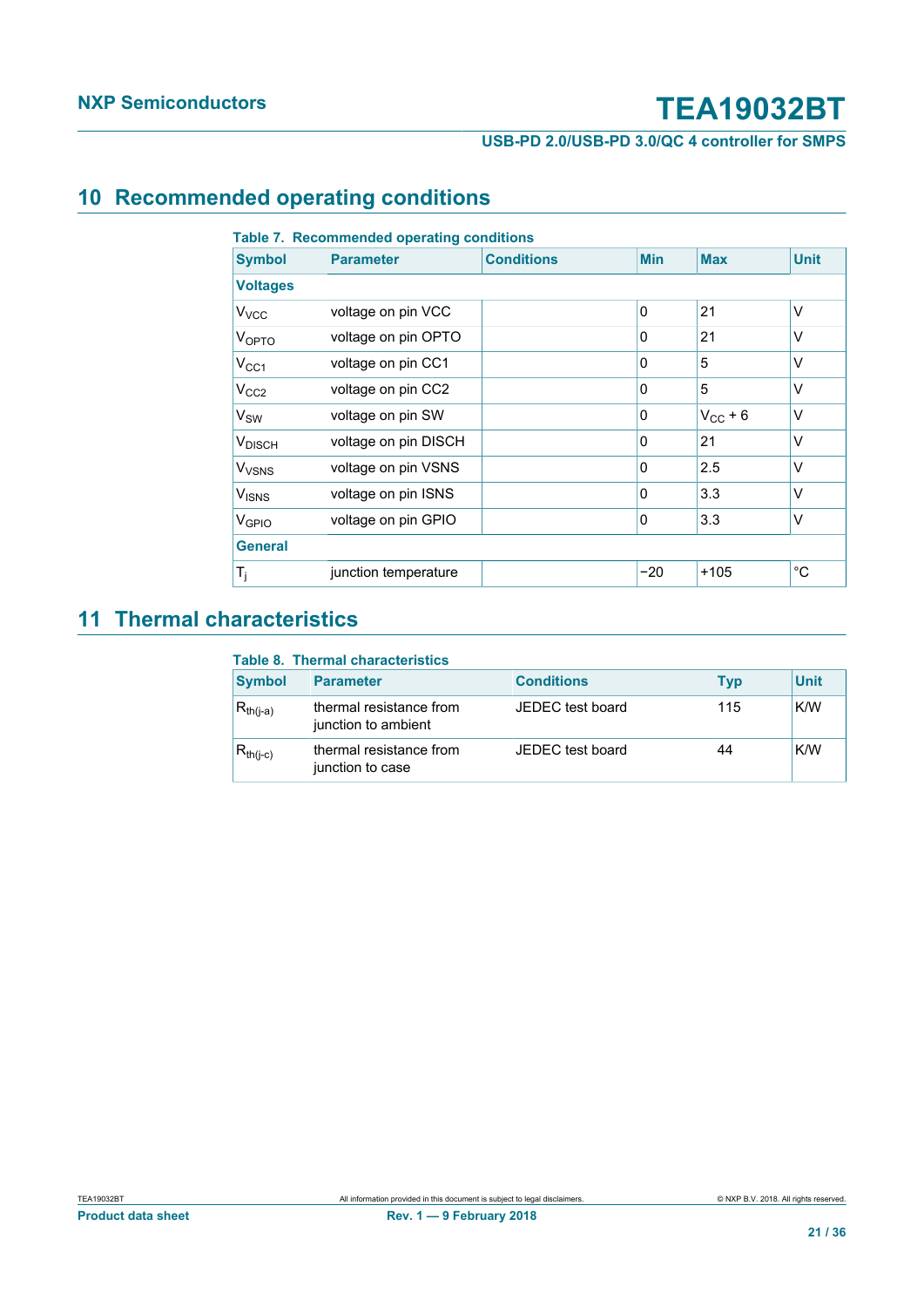**USB-PD 2.0/USB-PD 3.0/QC 4 controller for SMPS**

### <span id="page-21-0"></span>**12 Characteristics**

#### **Table 9. Characteristics**

*Tamb = 25 °C; VCC = 5.0 V; all voltages are measured with respect to GND; currents are positive when flowing into the IC; unless otherwise specified.*

| <b>Symbol</b>           | <b>Parameter</b>                      | <b>Conditions</b>                                                                            |  | <b>Min</b>     | <b>Typ</b>                    | <b>Max</b> | <b>Unit</b> |  |
|-------------------------|---------------------------------------|----------------------------------------------------------------------------------------------|--|----------------|-------------------------------|------------|-------------|--|
| <b>Supply (VCC pin)</b> |                                       |                                                                                              |  |                |                               |            |             |  |
| $V_{th(UVLO)}$          | undervoltage lockout<br>threshold     | falling                                                                                      |  | $\overline{a}$ | 2.85                          | 2.9        | V           |  |
| $I_{\rm CC}$            | supply current                        | unattached; $V_{CC}$ = 5 V                                                                   |  | $\overline{a}$ | 1.8                           |            | mA          |  |
|                         |                                       | nominal; $V_{CC}$ = 5 V                                                                      |  | $\overline{a}$ | 3                             |            | mA          |  |
| $I_{CC(dch)}$           | discharge supply<br>current           | extra discharge current;<br>$V_{CC}$ = 1.05 × $V_{o(default)}$                               |  | $\overline{a}$ | 20                            |            | mA          |  |
|                         |                                       | discharge current of<br>VCC during safe restart<br>protection; depends on<br>load conditions |  | $\overline{a}$ | 20                            |            | mA          |  |
| $V_{os}$                | overshoot voltage                     | protection level voltage                                                                     |  |                | $1.05 \times V_{o (default)}$ |            | $\vee$      |  |
|                         | CC1/CC2 section (CC1 and CC2 pins)    |                                                                                              |  |                |                               |            |             |  |
| Type C                  |                                       |                                                                                              |  |                |                               |            |             |  |
| $I_{\text{pu}}$         | pull-up current                       | current source for DFP pull-up indication                                                    |  |                |                               |            |             |  |
|                         |                                       | default current                                                                              |  | $-96$          | $-80$                         | $-64$      | μA          |  |
|                         |                                       | 1.5 A mode                                                                                   |  | -194           | $-180$                        | -166       | μA          |  |
|                         |                                       | 3 A mode                                                                                     |  | -356           | -330                          | -304       | μA          |  |
| $V_{\text{IH}}$         | HIGH-level input                      | with standard 5.1 k $\Omega$ pull-down resistance                                            |  |                |                               |            |             |  |
|                         | voltage                               | default current                                                                              |  | 1.5            | 1.6                           | 1.7        | V           |  |
|                         |                                       | 1.5 A mode                                                                                   |  | 1.5            | 1.6                           | 1.7        | $\vee$      |  |
|                         |                                       | 3 A mode                                                                                     |  | 2.45           | 2.60                          | 2.75       | V           |  |
| <b>V<sub>IL</sub></b>   |                                       | LOW-level input voltage with standard 5.1 $k\Omega$ pull-down resistance                     |  |                |                               |            |             |  |
|                         |                                       | default current                                                                              |  | 0.15           | 0.2                           | 0.25       | V           |  |
|                         |                                       | 1.5 A mode                                                                                   |  | 0.35           | 0.40                          | 0.45       | V           |  |
|                         |                                       | 3 A mode                                                                                     |  | 0.75           | 0.80                          | 0.85       | V           |  |
| $V_{ovp}$               | overvoltage protection<br>voltage     | CC1 and CC2 pins                                                                             |  | $\overline{a}$ | 4.5                           |            | V           |  |
|                         | <b>USB-PD normative specification</b> |                                                                                              |  |                |                               |            |             |  |
| f <sub>bit</sub>        | bit rate                              | <b>BMC</b> bit rate                                                                          |  | 270            | 300                           | 330        | Kbps        |  |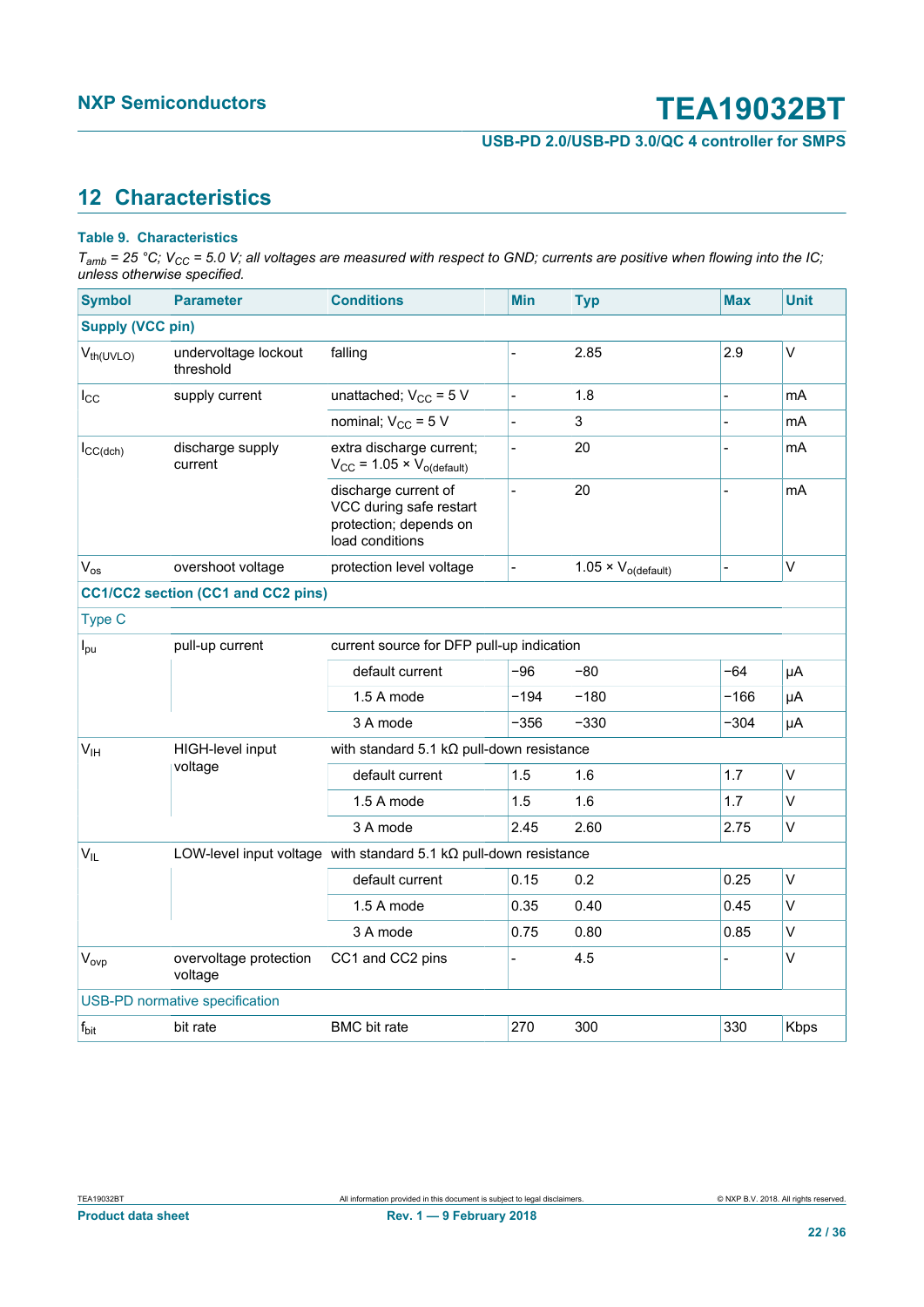### **USB-PD 2.0/USB-PD 3.0/QC 4 controller for SMPS**

| <b>Symbol</b>                              | <b>Parameter</b>                        | <b>Conditions</b>                                                         | <b>Min</b>     | <b>Typ</b>     | <b>Max</b>     | <b>Unit</b> |  |  |  |
|--------------------------------------------|-----------------------------------------|---------------------------------------------------------------------------|----------------|----------------|----------------|-------------|--|--|--|
| USB-PD transmitter normative specification |                                         |                                                                           |                |                |                |             |  |  |  |
| t <sub>fall</sub>                          | fall time                               | 10 % and 90<br>% amplitude<br>points; minimum is<br>underloaded condition | 300            |                | 650            | ns          |  |  |  |
| t <sub>rise</sub>                          | rise time                               | 10 % and 90<br>% amplitude<br>points; minimum is<br>underloaded condition | 300            |                | 650            | ns          |  |  |  |
| $V_{o}$                                    | output voltage                          | signal voltage swing                                                      | 1.05           | 1.125          | 1.2            | $\vee$      |  |  |  |
| $Z_0$                                      | output impedance                        | transmitter                                                               |                | 45             |                | Ω           |  |  |  |
|                                            | USB-PD receiver normative specification |                                                                           |                |                |                |             |  |  |  |
| $C_{in}$                                   | input capacitance                       | receiver                                                                  | $\overline{a}$ | 250            |                | pF          |  |  |  |
| $ t_{\text{fltr}(lim)} $                   | time constant limiting<br>filter        | receiver bandwidth                                                        | 100            |                |                | ns          |  |  |  |
| $z_i$                                      | input impedance                         | receiver                                                                  | 10             | $\overline{a}$ | $\overline{a}$ | MΩ          |  |  |  |
| $V_i$                                      | input voltage                           | receiver comparator                                                       |                |                |                |             |  |  |  |
|                                            |                                         | low level                                                                 | $\overline{a}$ | 0.55           |                | V           |  |  |  |
|                                            |                                         | high level                                                                |                | 0.8            |                | V           |  |  |  |
|                                            |                                         | hysteresis                                                                |                | 250            |                | mV          |  |  |  |
| <b>Voltage control (VSNS pin)</b>          |                                         |                                                                           |                |                |                |             |  |  |  |
| $V_{ref}$                                  | reference voltage                       | input voltage range on<br>the VSNS pin to control<br>the voltage loop     | 0.3            |                | 2.4            | V           |  |  |  |
| V <sub>acc</sub>                           | voltage accuracy                        | voltage loop accuracy;<br>$V_{CC}$ = 5 V                                  | $-2$           |                | $+2$           | $\%$        |  |  |  |
|                                            |                                         | measurement voltage<br>accuracy                                           | $-2$           |                | $+2$           | $\%$        |  |  |  |
| $g_m$                                      | transconductance                        | VCC in; OPTO out                                                          | 4              |                |                | mA/mV       |  |  |  |
| $G_{\text{max}}$                           | maximum gain                            | cable compensation                                                        | L,             | 8              |                | mV/mV       |  |  |  |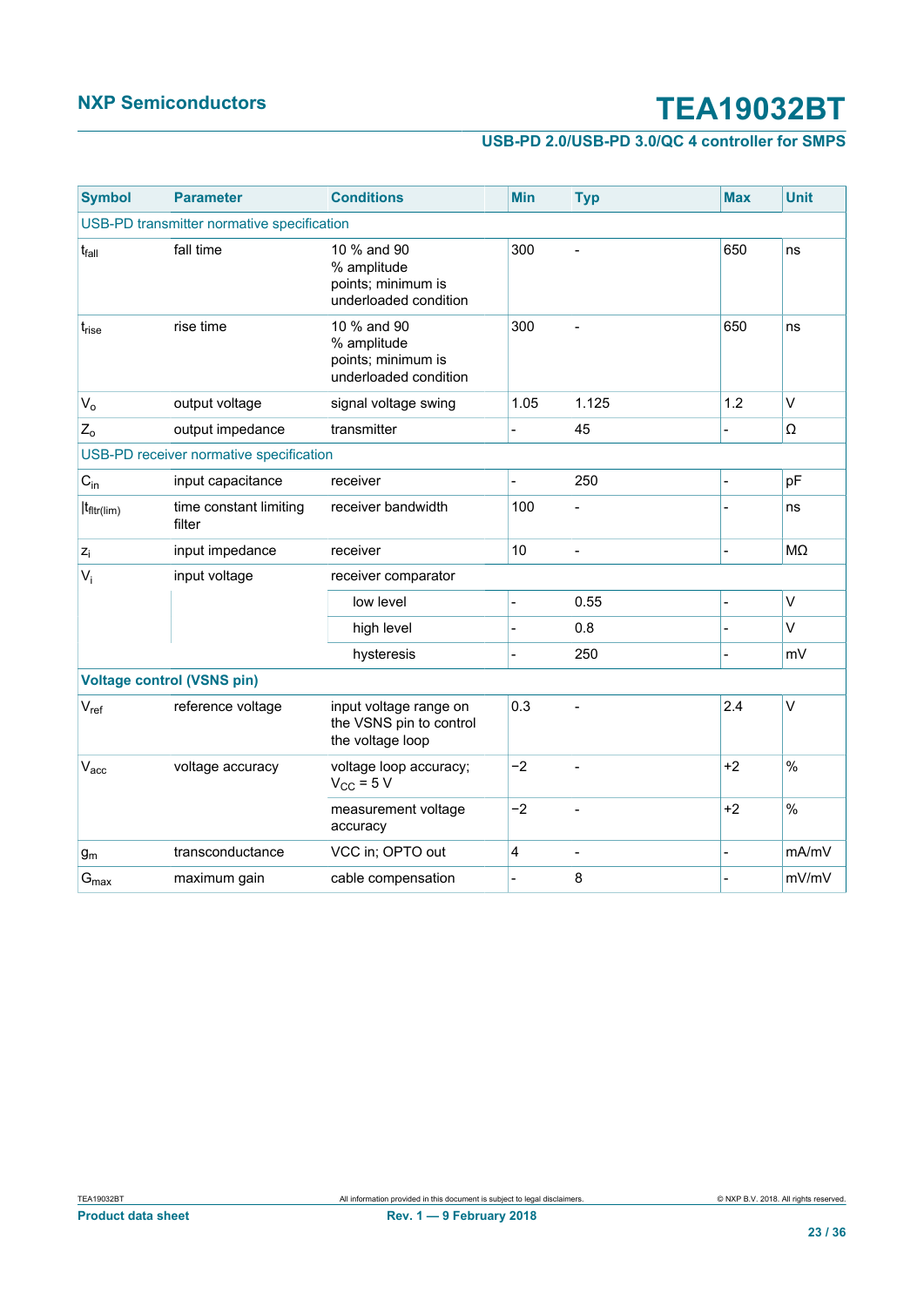### **USB-PD 2.0/USB-PD 3.0/QC 4 controller for SMPS**

| <b>Symbol</b>      | <b>Parameter</b>                           | <b>Conditions</b>                                                    |  | <b>Min</b>       | <b>Typ</b>     | <b>Max</b>     | <b>Unit</b>       |  |  |
|--------------------|--------------------------------------------|----------------------------------------------------------------------|--|------------------|----------------|----------------|-------------------|--|--|
|                    | <b>Current control (ISNS pin)</b>          |                                                                      |  |                  |                |                |                   |  |  |
| $I_{ref}$          | reference current                          | parameter can be<br>programmed in MTP 10<br>bits                     |  | $\pmb{0}$        |                | 40             | mV                |  |  |
| $I_{\text{out}}$   | output current                             | current loop accuracy; $R_{\text{sense}} = 5 \text{ m}\Omega$        |  |                  |                |                |                   |  |  |
|                    |                                            | $0.5 A < I_{out} < 5 A$                                              |  | $-100$           |                | $+100$         | mA                |  |  |
|                    |                                            | $I_{\text{out}}$ > 5 A                                               |  | $-2$             |                | $+2$           | $\%$              |  |  |
|                    |                                            | measurement current accuracy; $R_{\text{sense}} = 5 \text{ m}\Omega$ |  |                  |                |                |                   |  |  |
|                    |                                            | $0.5 A < I_{out} < 5 A$                                              |  | $\sqrt{11}$ -100 |                | $+100$         | mA                |  |  |
|                    |                                            | $I_{\text{out}}$ > 5 A                                               |  | $-3$             | $\overline{a}$ | $+3$           | $\%$              |  |  |
| $g_m$              | transconductance                           | gain current;<br>amplifier $= 50$                                    |  | 200              | $\overline{a}$ |                | mA/mV             |  |  |
|                    |                                            | gain current;<br>amplifier $= 25$                                    |  | 100              |                |                | mA/mV             |  |  |
| <b>GPIO pin</b>    |                                            |                                                                      |  |                  |                |                |                   |  |  |
| $I_{O(GPIO)}$      | output current on pin                      | GPIO function = NTC (+OTP)                                           |  |                  |                |                |                   |  |  |
|                    | <b>GPIO</b>                                | low temperatures<br>(see Figure 6)                                   |  | $-15.75$         | $-15.00$       | $-14.25$       | μA                |  |  |
|                    |                                            | medium<br>temperatures<br>(see Figure 6)                             |  | $-63$            | $-60$          | $-57$          | μA                |  |  |
|                    |                                            | high temperatures<br>(see Figure 6)                                  |  | $-252$           | $-240$         | $-228$         | μA                |  |  |
| $T_{\mathrm{acc}}$ | temperature accuracy                       | $47$ kQ NTC<br>$(Beta = 4108)$                                       |  | $-5$             | $\overline{a}$ | $+5$           | $^{\circ}{\rm C}$ |  |  |
| $T_{res}$          | temperature resolution                     | temperature<br>measurement                                           |  | $-1$             |                | $+1$           | $^{\circ}C$       |  |  |
| V <sub>1</sub>     | input voltage                              | high level                                                           |  | 1.5              |                |                | V                 |  |  |
|                    |                                            | low level                                                            |  |                  |                | 0.9            | V                 |  |  |
| $V_{\rm O}$        | output voltage                             | GPIO function = supply                                               |  |                  |                |                |                   |  |  |
|                    |                                            | high level; no load                                                  |  | 2.7              | 3.0            | 3.3            | V                 |  |  |
|                    |                                            | low level; no load                                                   |  |                  | $\overline{a}$ | 0.3            | V                 |  |  |
| I <sub>O</sub>     | output current                             | GPIO function = supply                                               |  |                  |                |                |                   |  |  |
|                    |                                            | source; $VO = 2.3 V$                                                 |  | $\overline{a}$   |                | $-1$           | mA                |  |  |
|                    |                                            | sink; $V_O = 0.4 V$                                                  |  | 1                | $\overline{a}$ | $\overline{a}$ | mA                |  |  |
| <b>Protections</b> |                                            |                                                                      |  |                  |                |                |                   |  |  |
| $V_{ovp}$          | overvoltage protection<br>voltage          | with control loop in<br>voltage control mode                         |  | 3                | $\overline{a}$ | 25             | V                 |  |  |
| $V_{ovp(acc)}$     | overvoltage protection<br>voltage accuracy | VCC pin; $V_{\text{ovp}} = 6 V$                                      |  | $-3$             |                | $+3$           | $\%$              |  |  |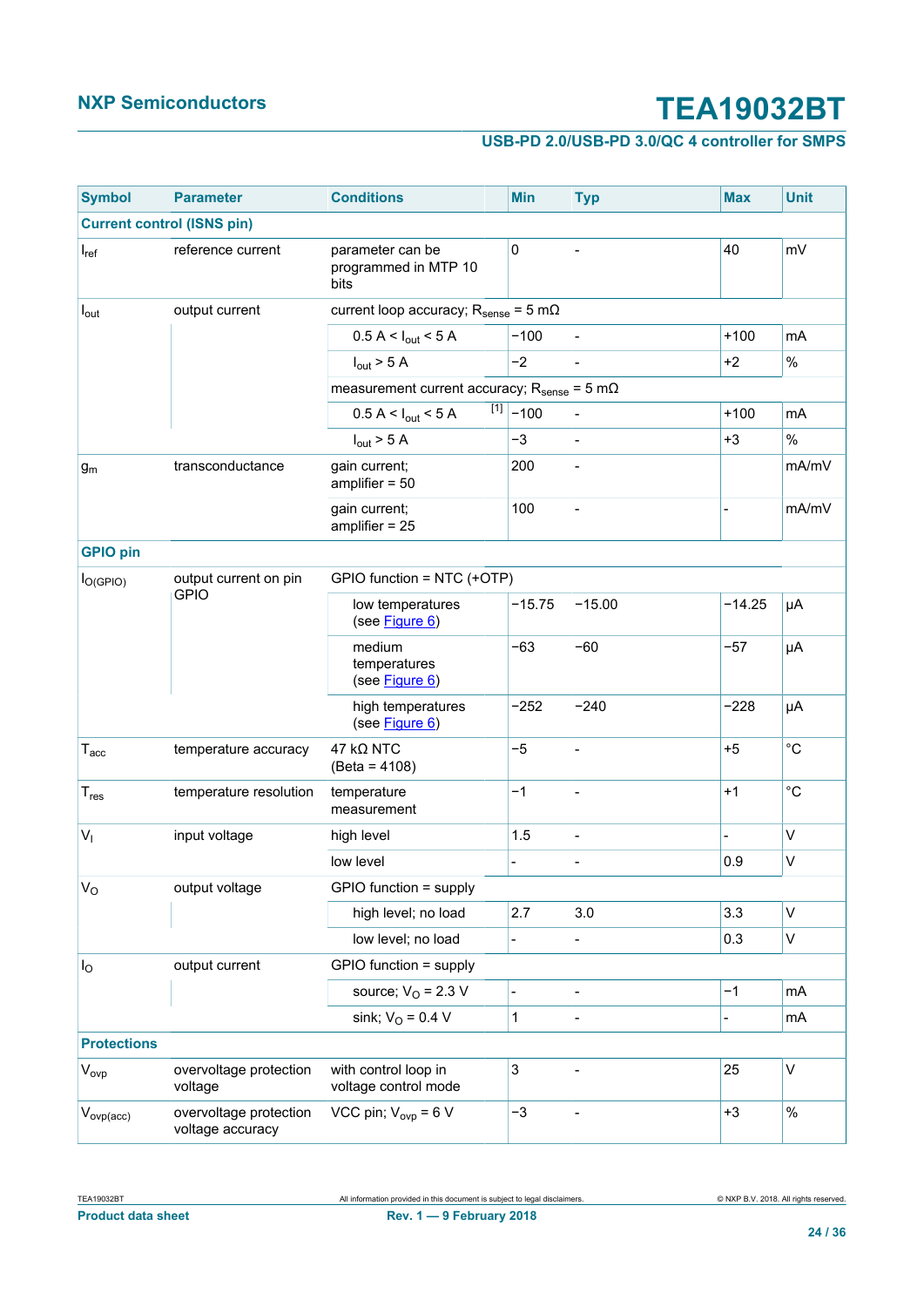#### **USB-PD 2.0/USB-PD 3.0/QC 4 controller for SMPS**

<span id="page-24-0"></span>

| <b>Symbol</b>                 | <b>Parameter</b>                            | <b>Conditions</b>                                            |                | Min   | <b>Typ</b>     | <b>Max</b> | <b>Unit</b> |
|-------------------------------|---------------------------------------------|--------------------------------------------------------------|----------------|-------|----------------|------------|-------------|
| $V_{ocp}$                     | overcurrent protection<br>voltage           |                                                              | 6              |       |                | 40         | mV          |
| $V_{ocp(acc)}$                | overcurrent protection<br>voltage accuracy  |                                                              | $-3$           |       |                | $+3$       | $\%$        |
| $V_{uvp}$                     | undervoltage protection<br>voltage          |                                                              | 3              |       | $\overline{a}$ | 21         | $\vee$      |
| $V_{\text{uvp}(acc)}$         | undervoltage protection<br>voltage accuracy |                                                              | $-3$           |       |                | $+3$       | $\%$        |
| $I_{CC(dch)}$                 | discharge supply<br>current                 | during safe restart<br>protection                            |                |       | 20             |            | mA          |
| <b>SW</b> driver              |                                             |                                                              |                |       |                |            |             |
| $R_{O}$                       | output resistance                           | switch-on                                                    |                |       | 80             |            | $k\Omega$   |
|                               |                                             | switch-off                                                   |                |       | 600            |            | Ω           |
| <b>DISCH part (DISCH pin)</b> |                                             |                                                              |                |       |                |            |             |
| $R_{dch}$                     | discharge resistance                        |                                                              |                |       | 3              |            | Ω           |
| $V_{\text{det(rst)}}$         | reset detection voltage                     | hard reset                                                   |                | 0.65  | 0.70           | 0.75       | $\vee$      |
| $t_{\rm act}$                 | active time                                 | maximum on-time<br>during attached state                     |                |       | 100            |            | ms          |
| <b>OPTO</b> pin               |                                             |                                                              |                |       |                |            |             |
| $I_{O(min)}$                  | minimum output current                      |                                                              |                |       | 30             |            | μA          |
| $I_{O(max)}$                  | maximum output<br>current                   |                                                              |                | 3.75  | 5              | 6.25       | <b>mA</b>   |
| <b>Internal oscillator</b>    |                                             |                                                              |                |       |                |            |             |
| $f_{\rm osc}$                 | internal oscillator<br>frequency            |                                                              | $\overline{a}$ |       | 10             |            | <b>MHz</b>  |
|                               | Internal temperature protection             |                                                              |                |       |                |            |             |
| $T_{otp(acc)}$                | overtemperature<br>protection trip accuracy | temperature<br>regarding the trip level<br>programmed in MTP |                | $-10$ | $\overline{a}$ | $+10$      | $^{\circ}C$ |

[1] The current sense pin can be used up to 40 mV. The result is a current range that depends on the programmed R<sub>sense</sub> resistor. (e.g. with 10 mΩ, the value can be up to 4 A).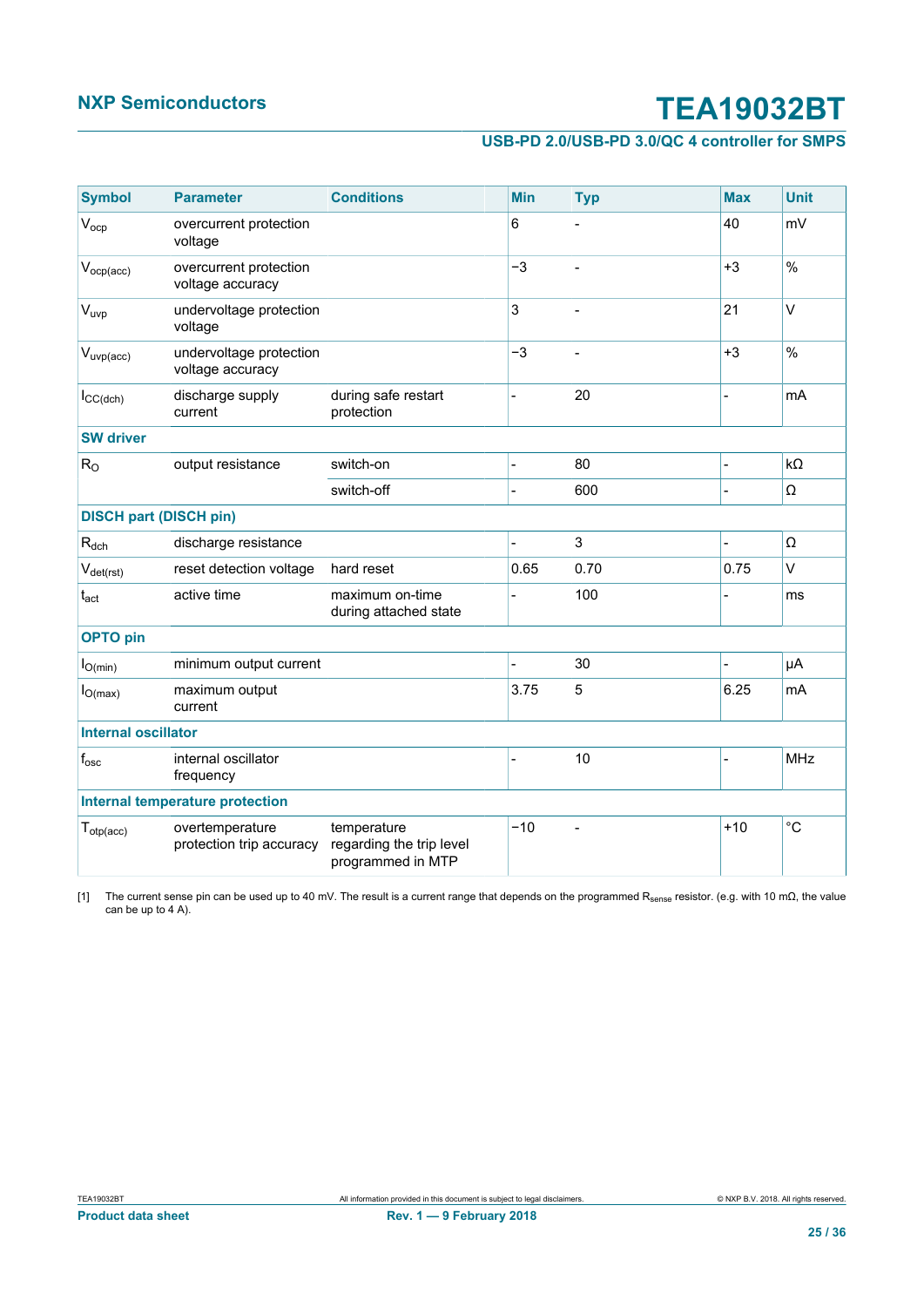**USB-PD 2.0/USB-PD 3.0/QC 4 controller for SMPS**

### <span id="page-25-1"></span>**13 Application information**

<span id="page-25-0"></span>

#### **13.1 Resistor divider**

<span id="page-25-2"></span>The resistor divider  $(R3 / (R2 + R3)$  connected from the VCC pin to the VSNS pin must reduce the output voltage to < 2.5 V for the maximum output voltage. See [Section 8.2](#page-7-0) for more information about the divider ratios. To minimize the voltage drop at the connector, the resistor divider must be connected as close as possible to the load switch.

It is important that the external resistive divider exactly matches the internal value (MTP), because internal measurements depend on it. In the resistive divider, use resistors with a 1 % or better accuracy.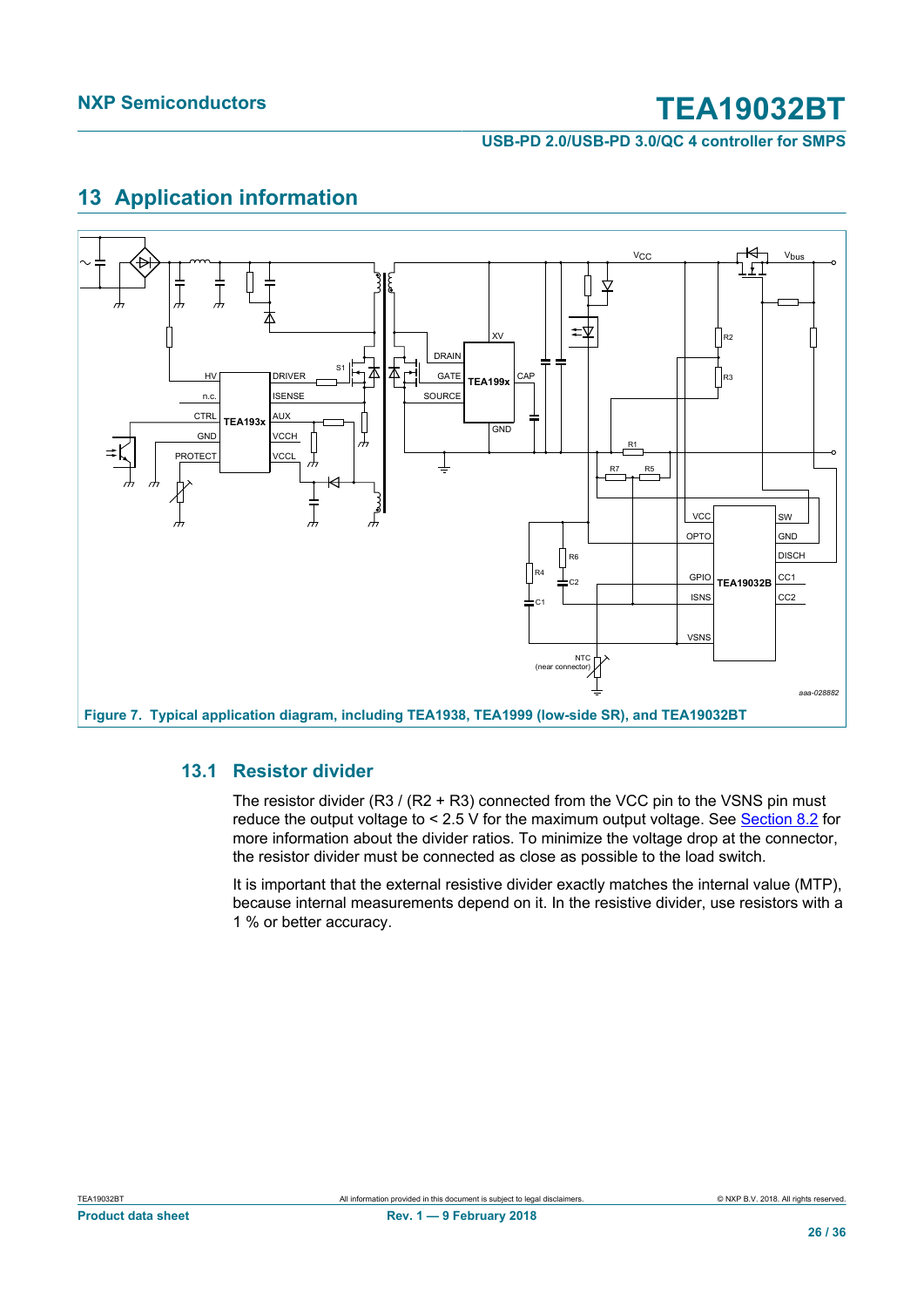#### **USB-PD 2.0/USB-PD 3.0/QC 4 controller for SMPS**

#### **13.2 Sense resistor**

<span id="page-26-1"></span>The accuracy of the sense resistor R1 is very important. Any deviation from the value in MTP gives an offset in the current measurement. Because the sense resistor is very lowohmic, the layout of the connections in the PCB can give major deviations from its initial value.

To overcome these deviations, several options are available:

- **•** Change the sense resistor value such that the complete value is matching the typical MTP value (5 mΩ or 10 mΩ).
- Trim the value with a resistor divider so that the  $(R7 / (R5 + R7)) \times (R1 + R_{PCR})$ matches the MTP default value.  $R_{PCB}$  is the resistance of copper wires and the resistance change of the sense resistor due to its soldering profile.

To maximize accuracy and temperature stability, keep  $R_{pcb}$  as low as possible. The sense resistor must have a temperature coefficient that is as low as possible. To prevent magnetic coupling, keep the length and the area of the connections between the sense resistor and the GND and ISNS pins as small as possible.

#### **13.3 Voltage loop**

<span id="page-26-0"></span>In the application diagram, an integrator network is connected between the VSNS pin and the optocoupler. The recommended values of these components are:

- **•** R2 = 160 kΩ to 180 kΩ
- **•** R4 = 1 kΩ
- **•** C1 = 10 nF; for the integral part

To prevent magnetic coupling to these parts, which results in pollution in output voltage, the length and the area of the connection must be kept as small as possible.

#### **13.4 Current loop**

<span id="page-26-2"></span>For applications using the CC loop in the application, an integrator network is connected between the ISNS pin and the optocoupler. The recommended values for these components are:

- **•** R5 = 330 Ω when R1 = 10 mΩ; R5 = 160 Ω when R1 = 5 mΩ; connected between sense resistor and the ISNS pin for the proportional part.
- **•** R6 = 5 kΩ
- **•** C2 = 100 nF; for the integral part

To prevent magnetic coupling to these parts, which results in pollution in output currents, the length and the area of the connection must be kept as small as possible.

For applications that use OCP mode, these three components can be omitted.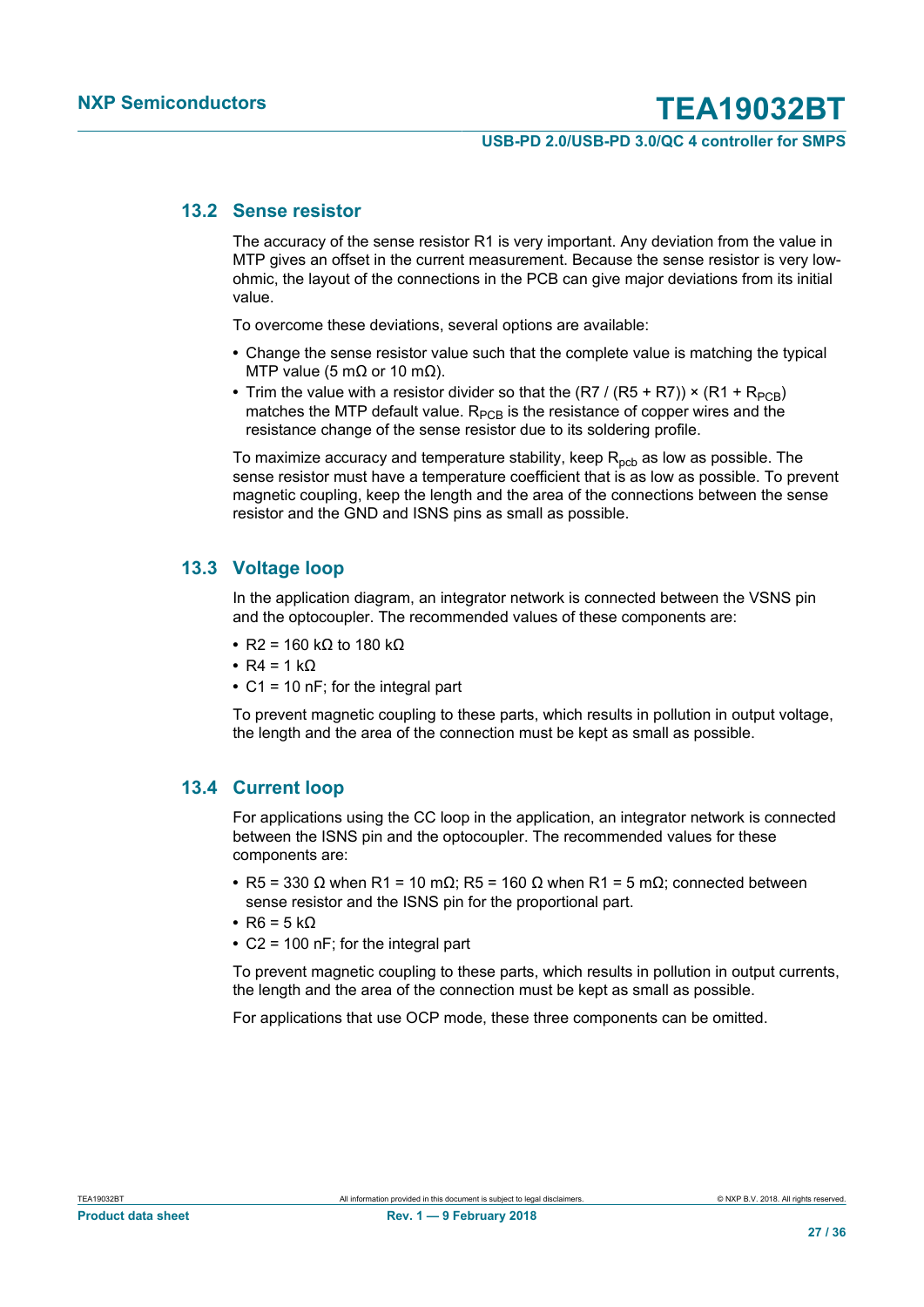**USB-PD 2.0/USB-PD 3.0/QC 4 controller for SMPS**

### <span id="page-27-0"></span>**14 Package outline**



#### **Figure 8. Package outline SOT1437-1 (SO10)**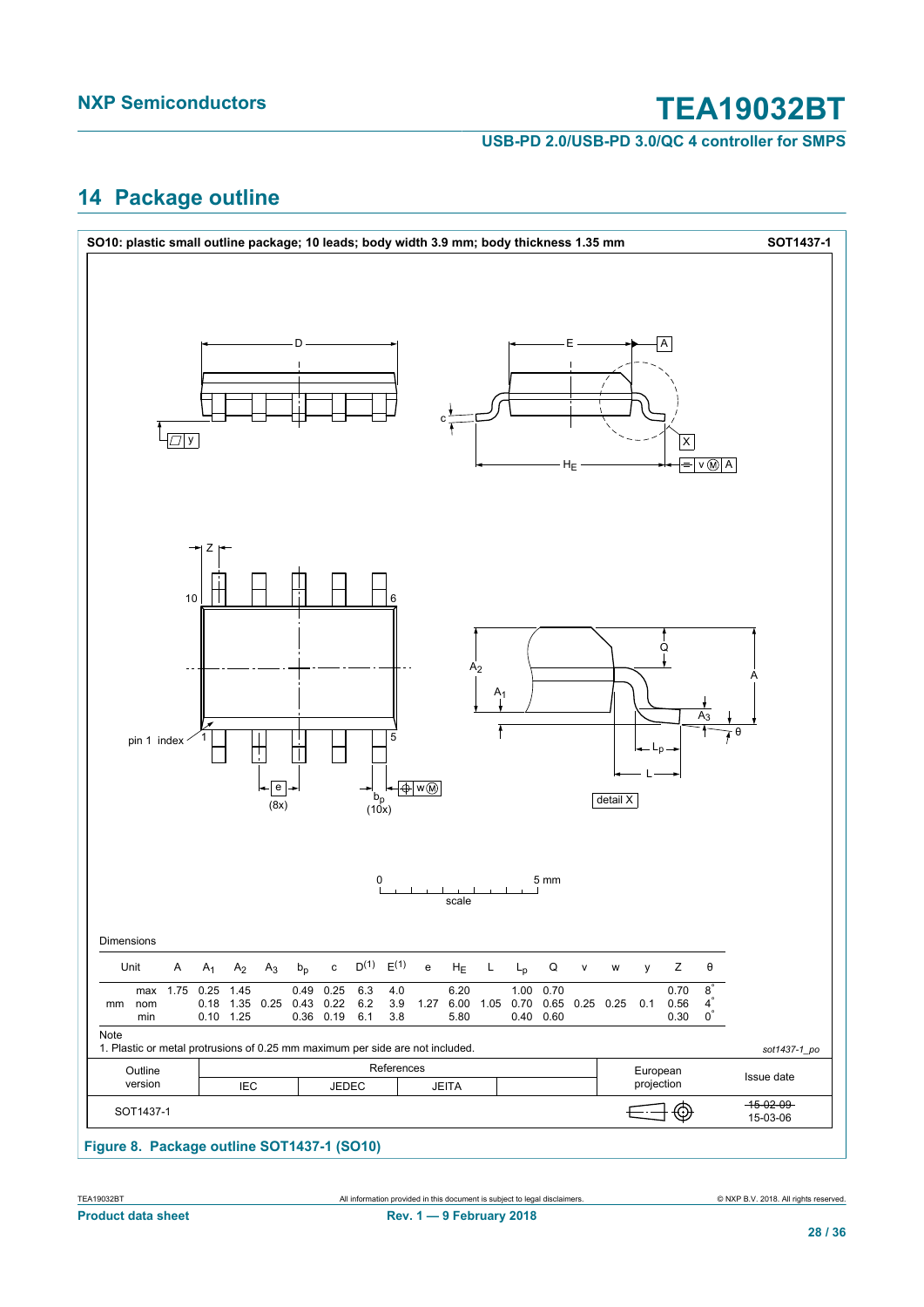**USB-PD 2.0/USB-PD 3.0/QC 4 controller for SMPS**

### <span id="page-28-0"></span>**15 Appendix: Internal parameter settings per type**

In this section, the internal parameter settings per type are given.

### **15.1 TEA19032BAAT**

<span id="page-28-2"></span>[Table 10](#page-28-1) gives an overview of the function settings in the TEA19032BAAT.

<span id="page-28-1"></span>

| TEA19032BAAT |
|--------------|
| 27 W         |
| USB-PD3; QC4 |
| 5 V          |
| 3 A          |
| NTC with OTP |
| 90 °C        |
| 113 °C       |
| 10 $m\Omega$ |
| 5.476        |
| 117 mV/A     |
| CC mode      |
| 5 %          |
|              |
| <b>FALSE</b> |
| 5 V          |
| 3 A          |
| 125 %        |
| off          |
| <b>TRUE</b>  |
|              |
| <b>FALSE</b> |
| 9 V          |
| 3 A          |
| 120 %        |
| 60 %         |
| <b>TRUE</b>  |
|              |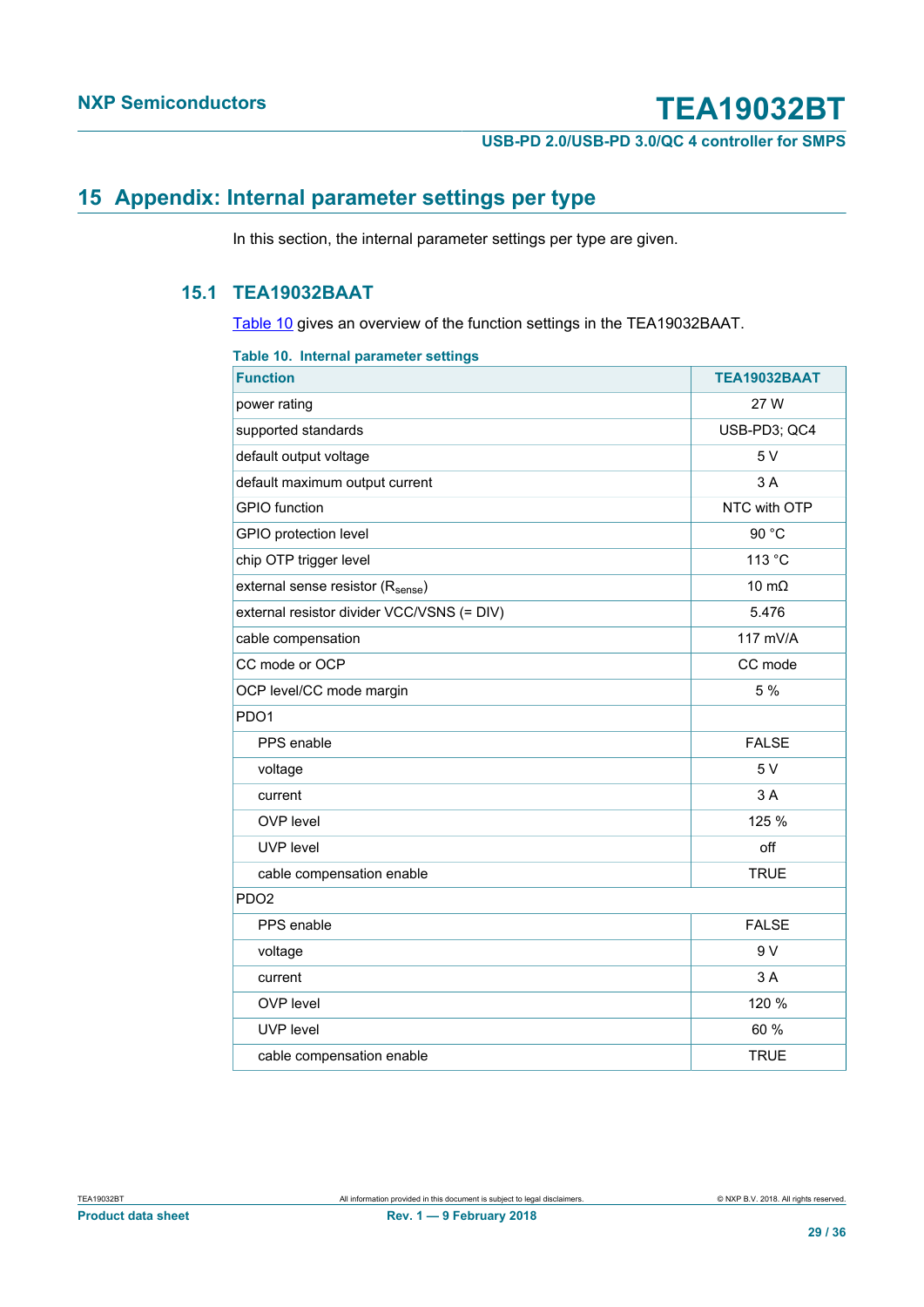### **USB-PD 2.0/USB-PD 3.0/QC 4 controller for SMPS**

| <b>Function</b>           | TEA19032BAAT |
|---------------------------|--------------|
| PDO <sub>3</sub>          |              |
| PPS enable                | <b>FALSE</b> |
| voltage                   | 12 V         |
| current                   | 2.25A        |
| OVP level                 | 120 %        |
| UVP level                 | 60 %         |
| cable compensation enable | <b>TRUE</b>  |
| PD <sub>O4</sub>          |              |
| PPS enable                | <b>TRUE</b>  |
| maximum voltage           | 5.9 V        |
| minimum voltage           | 3.3V         |
| maximum current           | 3 A          |
| power limit enabled       | <b>FALSE</b> |
| OVP level                 | 125 %        |
| UVP level                 | 90 %         |
| cable compensation enable | <b>FALSE</b> |
| PD <sub>O5</sub>          |              |
| PPS enable                | <b>TRUE</b>  |
| maximum voltage           | 11 V         |
| minimum voltage           | 3.3V         |
| maximum current           | 3A           |
| power limit enabled       | <b>TRUE</b>  |
| OVP level                 | 120 %        |
| UVP level                 | 90 %         |
| cable compensation enable | <b>FALSE</b> |
|                           |              |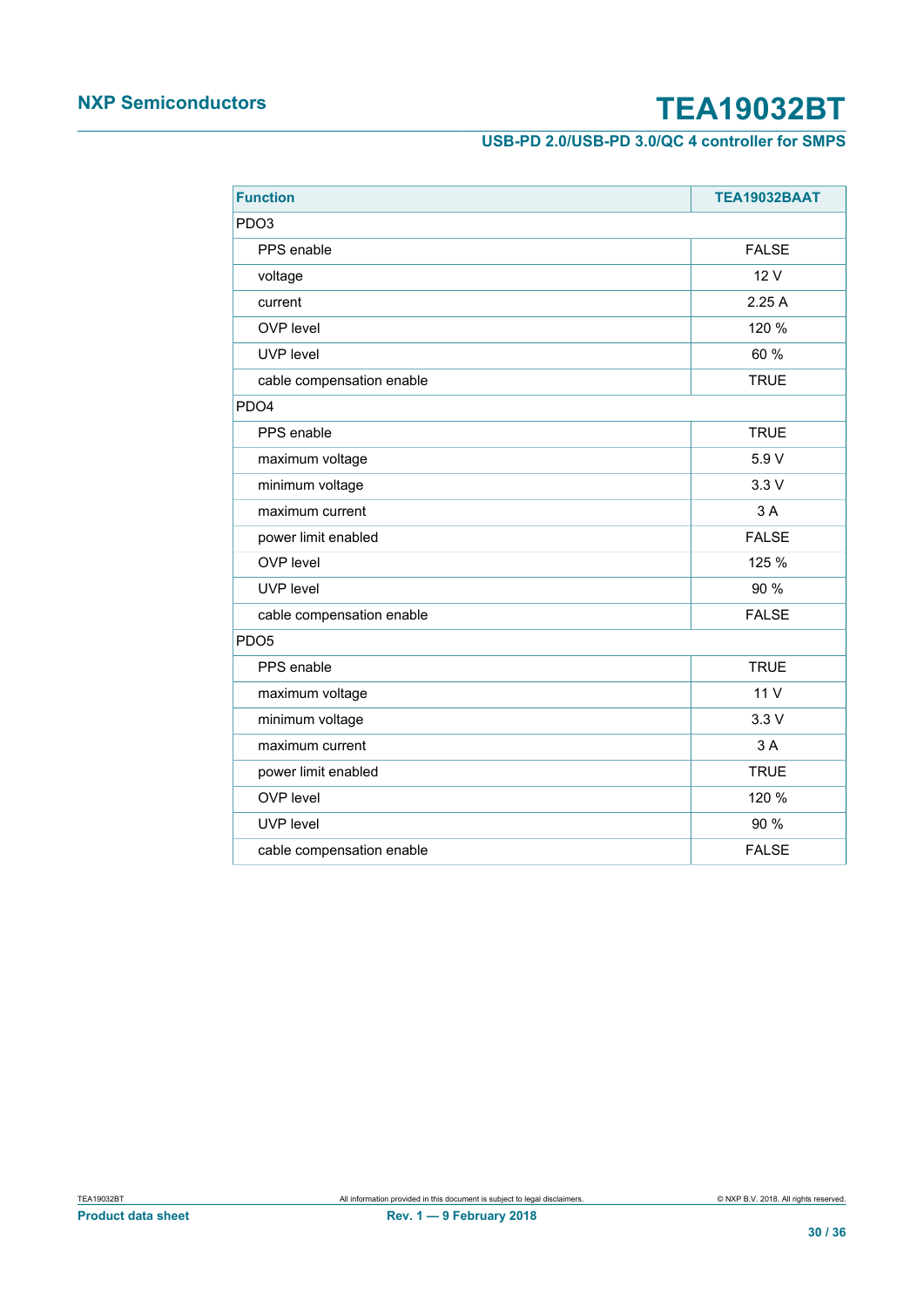**USB-PD 2.0/USB-PD 3.0/QC 4 controller for SMPS**

### <span id="page-30-0"></span>**16 Abbreviations**

| <b>Table 11. Abbreviations</b> |                                                     |  |  |
|--------------------------------|-----------------------------------------------------|--|--|
| <b>Acronym</b>                 | <b>Description</b>                                  |  |  |
| AC                             | <b>Alternating Current</b>                          |  |  |
| <b>APDO</b>                    | <b>Auxiliary PDO</b>                                |  |  |
| <b>BMC</b>                     | Bi-phase Manchester Coding                          |  |  |
| <b>BOM</b>                     | <b>Bill Of Materials</b>                            |  |  |
| CС                             | <b>Constant Current</b>                             |  |  |
| CV                             | <b>Constant Voltage</b>                             |  |  |
| DC                             | <b>Direct Current</b>                               |  |  |
| <b>DCM</b>                     | <b>Discontinuous Conduction Mode</b>                |  |  |
| <b>DFP</b>                     | Downstream Facing Port                              |  |  |
| <b>EEPROM</b>                  | Electrically Erasable Programmable Read-Only Memory |  |  |
| <b>MTP</b>                     | Multi-Time Programmable                             |  |  |
| <b>OCP</b>                     | <b>OverCurrent Protection</b>                       |  |  |
| <b>OSP</b>                     | <b>Output Short Protection</b>                      |  |  |
| <b>OSUP</b>                    | <b>Output SUpply Protection</b>                     |  |  |
| <b>OTP</b>                     | OverTemperature Protection                          |  |  |
| OVP                            | OverVoltage Protection                              |  |  |
| <b>PDO</b>                     | Power Data Object                                   |  |  |
| <b>PPS</b>                     | Programmable Power Supply                           |  |  |
| QR                             | Quasi-Resonant                                      |  |  |
| <b>RAM</b>                     | Random-Access Memory                                |  |  |
| <b>ROM</b>                     | Read-Only Memory                                    |  |  |
| <b>RPDO</b>                    | Regular PDO                                         |  |  |
| <b>SMPS</b>                    | Switched-Mode Power Supply                          |  |  |
| <b>UFP</b>                     | <b>Upstream Facing Port</b>                         |  |  |
| <b>USB</b>                     | <b>Universal Serial Bus</b>                         |  |  |
| <b>UVLO</b>                    | UnderVoltage LockOut                                |  |  |
| <b>UVP</b>                     | UnderVoltage Protection                             |  |  |
| <b>VDM</b>                     | Vendor Defined Messages                             |  |  |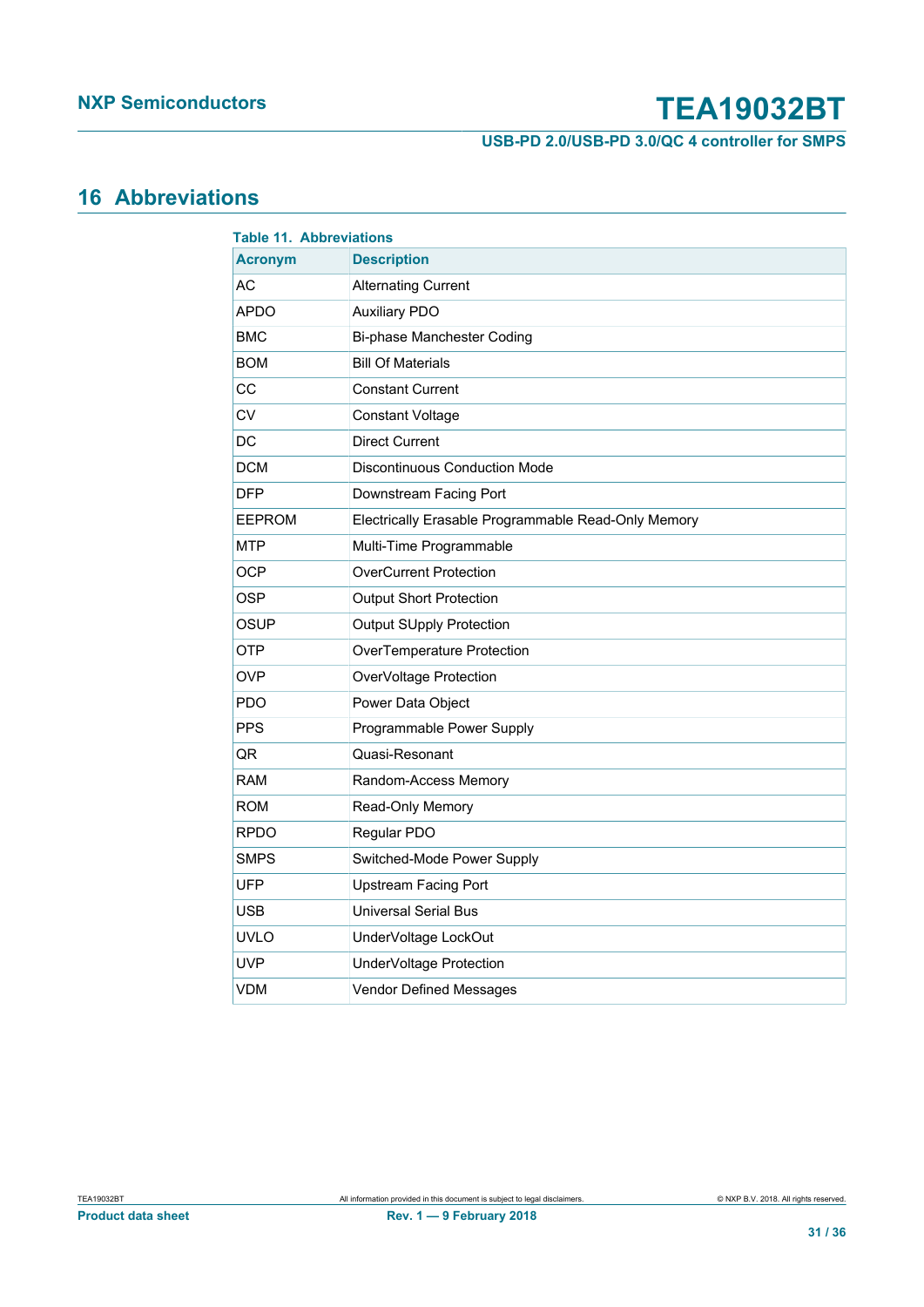### **USB-PD 2.0/USB-PD 3.0/QC 4 controller for SMPS**

### <span id="page-31-0"></span>**17 References**

| $\mathbf{1}$          | <b>USB Type-C Cable and Connector</b><br><b>Specification Revision 1.3</b>          | and ECNs; July 14, 2017                 |
|-----------------------|-------------------------------------------------------------------------------------|-----------------------------------------|
| $\mathbf{2}^{\prime}$ | USB Power Delivery Specification Rev. 2.0,<br><b>Version 1.3</b>                    | January 12, 2017                        |
| 3                     | USB Power Delivery Specification Rev. 3.0<br><b>Version 1.1</b>                     | ECNs as of June 12, 2017; June 12, 2017 |
| 4                     | Qualcomm <sup>®</sup> QuickCharge™ 4 Interface<br>Specification - 80-NH008-3 Rev. D | Qualcomm <sup>®</sup> , August 1, 2017  |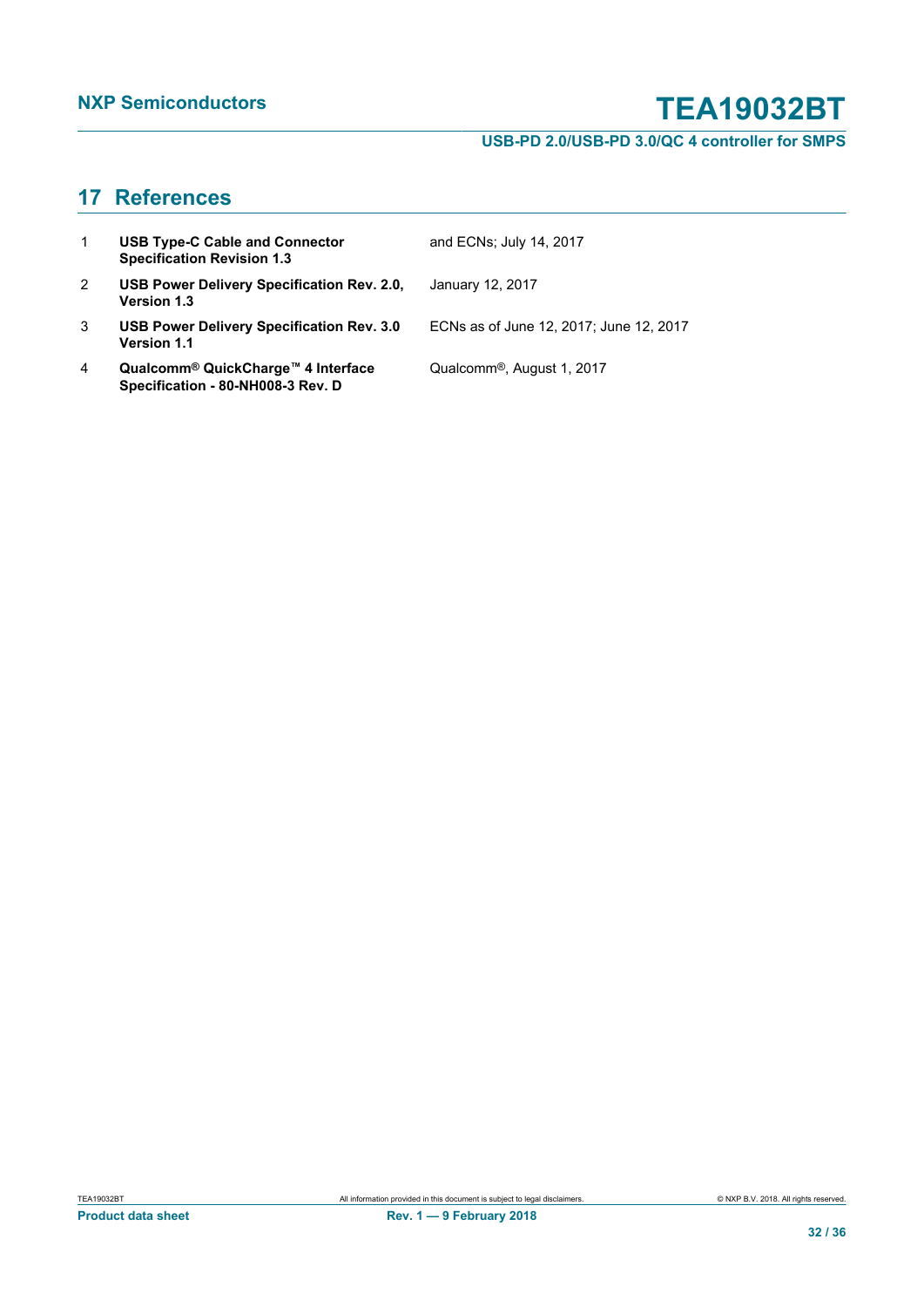**USB-PD 2.0/USB-PD 3.0/QC 4 controller for SMPS**

### <span id="page-32-0"></span>**18 Revision history**

| <b>Table 12. Revision history</b> |              |                    |                      |                   |
|-----------------------------------|--------------|--------------------|----------------------|-------------------|
| Document <b>ID</b>                | Release date | Data sheet status  | <b>Change notice</b> | <b>Supersedes</b> |
| TEA19032BT v.1                    | 20180209     | Product data sheet | -                    |                   |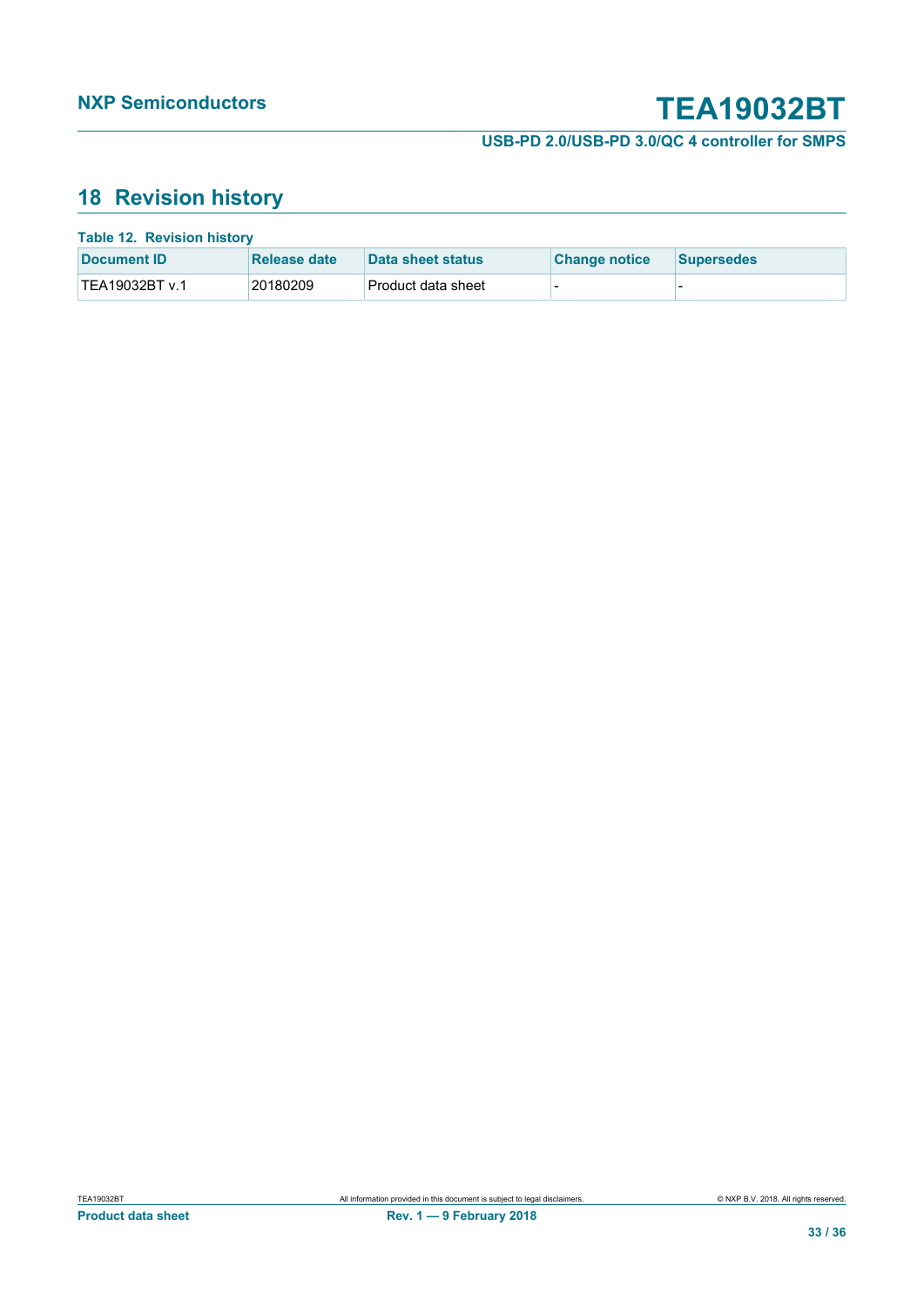#### **USB-PD 2.0/USB-PD 3.0/QC 4 controller for SMPS**

### <span id="page-33-0"></span>**19 Legal information**

#### **19.1 Data sheet status**

| Document status <sup>[1][2]</sup> | Product status <sup>[3]</sup> | <b>Definition</b>                                                                        |
|-----------------------------------|-------------------------------|------------------------------------------------------------------------------------------|
| Objective [short] data sheet      | Development                   | This document contains data from the objective specification for product<br>development. |
| Preliminary [short] data sheet    | Qualification                 | This document contains data from the preliminary specification.                          |
| Product [short] data sheet        | Production                    | This document contains the product specification.                                        |

[1] Please consult the most recently issued document before initiating or completing a design.<br>
[2] The term 'short data sheet' is explained in section "Definitions".<br>
[3] The product status of device(s) described in this

[2] The term 'short data sheet' is explained in section "Definitions".

[3] The product status of device(s) described in this document may have changed since this document was published and may differ in case of multiple devices. The latest product status information is available on the Internet at URL http://www.nxp.com.

#### **19.2 Definitions**

**Draft** — The document is a draft version only. The content is still under internal review and subject to formal approval, which may result in modifications or additions. NXP Semiconductors does not give any representations or warranties as to the accuracy or completeness of information included herein and shall have no liability for the consequences of use of such information.

**Short data sheet** — A short data sheet is an extract from a full data sheet with the same product type number(s) and title. A short data sheet is intended for quick reference only and should not be relied upon to contain detailed and full information. For detailed and full information see the relevant full data sheet, which is available on request via the local NXP Semiconductors sales office. In case of any inconsistency or conflict with the short data sheet, the full data sheet shall prevail.

**Product specification** — The information and data provided in a Product data sheet shall define the specification of the product as agreed between NXP Semiconductors and its customer, unless NXP Semiconductors and customer have explicitly agreed otherwise in writing. In no event however, shall an agreement be valid in which the NXP Semiconductors product is deemed to offer functions and qualities beyond those described in the Product data sheet.

### **19.3 Disclaimers**

**Limited warranty and liability** — Information in this document is believed to be accurate and reliable. However, NXP Semiconductors does not give any representations or warranties, expressed or implied, as to the accuracy or completeness of such information and shall have no liability for the consequences of use of such information. NXP Semiconductors takes no responsibility for the content in this document if provided by an information source outside of NXP Semiconductors. In no event shall NXP Semiconductors be liable for any indirect, incidental, punitive, special or consequential damages (including - without limitation - lost profits, lost savings, business interruption, costs related to the removal or replacement of any products or rework charges) whether or not such damages are based on tort (including negligence), warranty, breach of contract or any other legal theory. Notwithstanding any damages that customer might incur for any reason whatsoever, NXP Semiconductors' aggregate and cumulative liability towards customer for the products described herein shall be limited in accordance with the Terms and conditions of commercial sale of NXP **Semiconductors** 

**Right to make changes** — NXP Semiconductors reserves the right to make changes to information published in this document, including without limitation specifications and product descriptions, at any time and without notice. This document supersedes and replaces all information supplied prior to the publication hereof.

**Suitability for use** - NXP Semiconductors products are not designed, authorized or warranted to be suitable for use in life support, life-critical or safety-critical systems or equipment, nor in applications where failure or malfunction of an NXP Semiconductors product can reasonably be expected to result in personal injury, death or severe property or environmental damage. NXP Semiconductors and its suppliers accept no liability for inclusion and/or use of NXP Semiconductors products in such equipment or applications and therefore such inclusion and/or use is at the customer's own risk.

**Applications** — Applications that are described herein for any of these products are for illustrative purposes only. NXP Semiconductors makes no representation or warranty that such applications will be suitable for the specified use without further testing or modification. Customers are responsible for the design and operation of their applications and products using NXP Semiconductors products, and NXP Semiconductors accepts no liability for any assistance with applications or customer product design. It is customer's sole responsibility to determine whether the NXP Semiconductors product is suitable and fit for the customer's applications and products planned, as well as for the planned application and use of customer's third party customer(s). Customers should provide appropriate design and operating safeguards to minimize the risks associated with their applications and products. NXP Semiconductors does not accept any liability related to any default, damage, costs or problem which is based on any weakness or default in the customer's applications or products, or the application or use by customer's third party customer(s). Customer is responsible for doing all necessary testing for the customer's applications and products using NXP Semiconductors products in order to avoid a default of the applications and the products or of the application or use by customer's third party customer(s). NXP does not accept any liability in this respect.

**Limiting values** — Stress above one or more limiting values (as defined in the Absolute Maximum Ratings System of IEC 60134) will cause permanent damage to the device. Limiting values are stress ratings only and (proper) operation of the device at these or any other conditions above those given in the Recommended operating conditions section (if present) or the Characteristics sections of this document is not warranted. Constant or repeated exposure to limiting values will permanently and irreversibly affect the quality and reliability of the device.

**Terms and conditions of commercial sale** — NXP Semiconductors products are sold subject to the general terms and conditions of commercial sale, as published at http://www.nxp.com/profile/terms, unless otherwise agreed in a valid written individual agreement. In case an individual agreement is concluded only the terms and conditions of the respective agreement shall apply. NXP Semiconductors hereby expressly objects to applying the customer's general terms and conditions with regard to the purchase of NXP Semiconductors products by customer.

**No offer to sell or license** — Nothing in this document may be interpreted or construed as an offer to sell products that is open for acceptance or the grant, conveyance or implication of any license under any copyrights, patents or other industrial or intellectual property rights.

TEA19032BT **All information provided in this document** is subject to legal disclaimers. **COMPART CONTANT CONTANT CONTANT CONTANT CONTANT CONTANT CONTANT CONTANT CONTANT CONTANT CONTANT CONTANT CONTANT CONTANT ALL RIGHTS r Product data sheet Rev. 1 — 9 February 2018**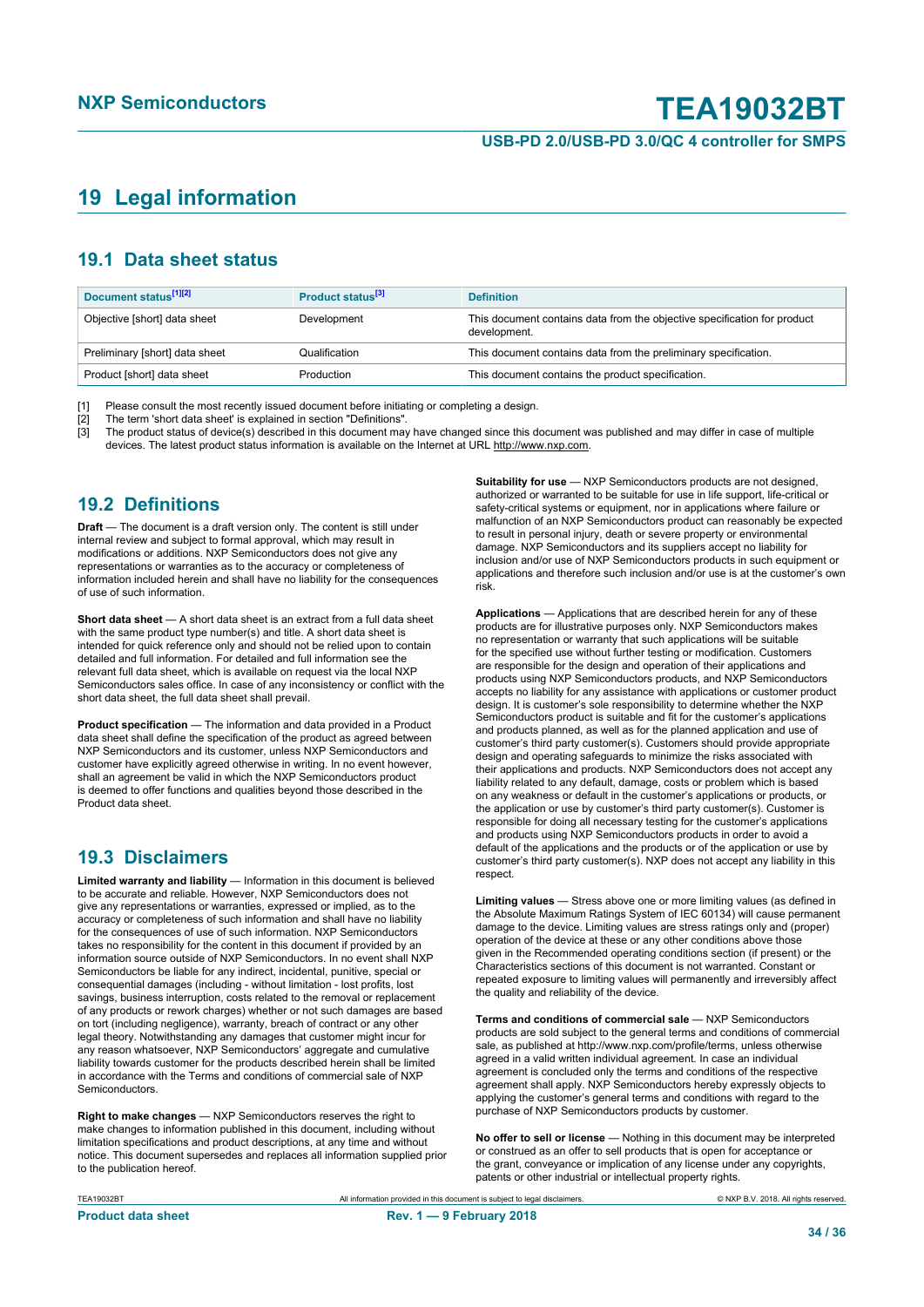#### **USB-PD 2.0/USB-PD 3.0/QC 4 controller for SMPS**

**Export control** — This document as well as the item(s) described herein may be subject to export control regulations. Export might require a prior authorization from competent authorities.

**Non-automotive qualified products** — Unless this data sheet expressly states that this specific NXP Semiconductors product is automotive qualified, the product is not suitable for automotive use. It is neither qualified nor the process of the conductive testiments of the mathematic quality of the steed in accordance with automotive testing or application requirements. NXP Semiconductors accepts no liability for inclusion and/or use of nonautomotive qualified products in automotive equipment or applications. In the event that customer uses the product for design-in and use in automotive applications to automotive specifications and standards, customer (a) shall use the product without NXP Semiconductors' warranty of the product for such automotive applications, use and specifications, and (b) whenever customer uses the product for automotive applications beyond NXP Semiconductors' specifications such use shall be solely at customer's own

risk, and (c) customer fully indemnifies NXP Semiconductors for any liability, damages or failed product claims resulting from customer design and use of the product for automotive applications beyond NXP Semiconductors' standard warranty and NXP Semiconductors' product specifications.

**Translations** — A non-English (translated) version of a document is for reference only. The English version shall prevail in case of any discrepancy between the translated and English versions.

#### **19.4 Trademarks**

Notice: All referenced brands, product names, service names and trademarks are the property of their respective owners.

**GreenChip** — is a trademark of NXP B.V.